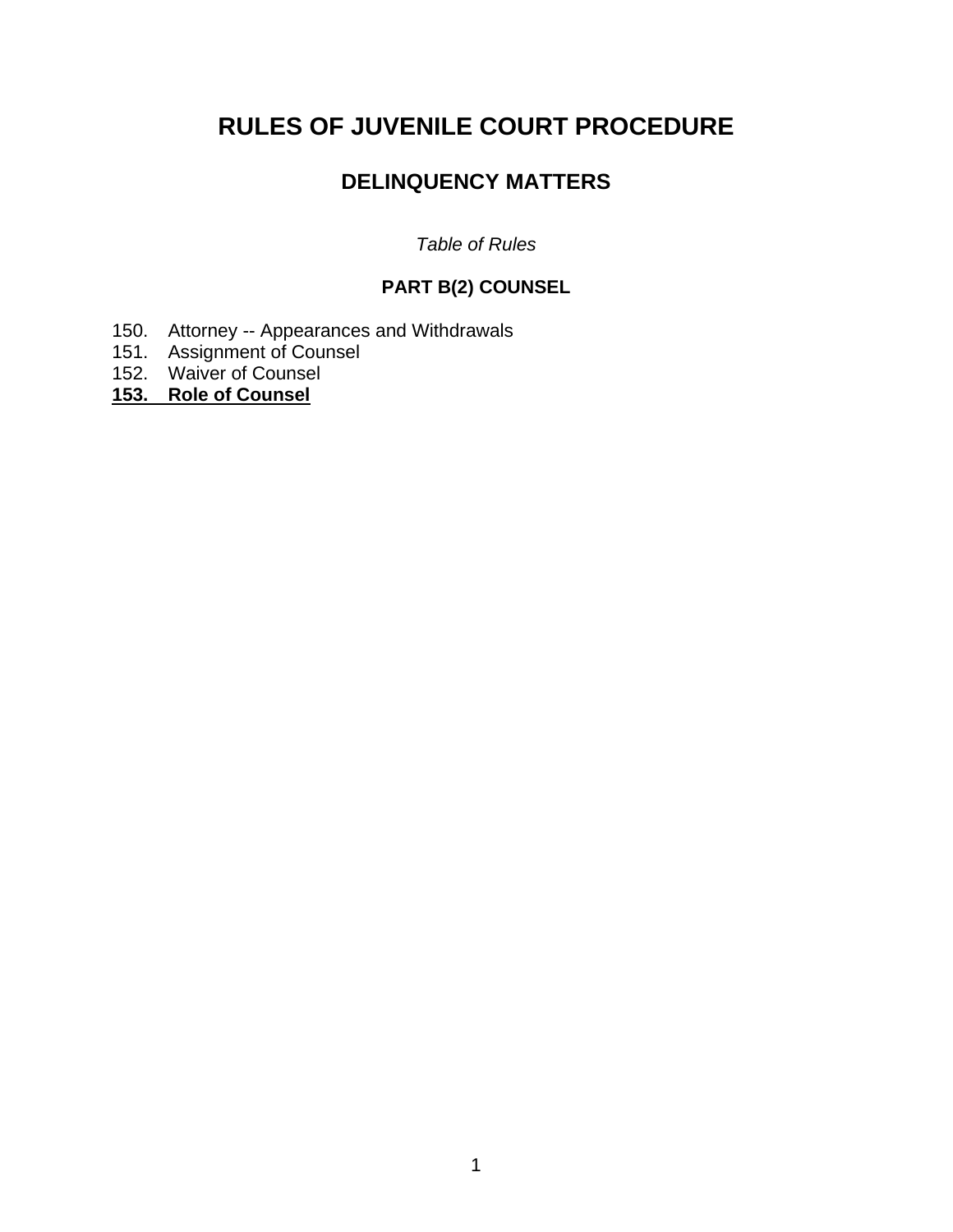### **RULE 153. ROLE OF COUNSEL**

*This is an entirely new rule*

- A. **Role of Counsel**. Attorneys who represent juveniles in proceedings commenced pursuant to these Rules and the Juvenile Act, 42 Pa.C.S. § 6301 *et seq.* shall:
	- 1) zealously and competently represent the juvenile at every stage of the proceedings;
	- 2) advise and communicate with the juvenile in a developmentally appropriate manner;
	- 3) if applicable, review and complete the admission colloquy mandated by Rule 407 with the juvenile; and
	- 4) litigate the juvenile's case when an admission is inappropriate and protect the record for appeal.
- B. **Ethical obligations**. The attorney has an ethical and professional obligation to the juvenile, rather than the juvenile's guardian.

#### **COMMENT**

Pursuant to paragraph (A)(1) and (B), the attorney has an ethical and professional obligation to the juvenile, rather than the juvenile's guardian. The attorney is to comply with the wishes of the juvenile over the wishes of the juvenile's guardian. *See* Pa.Rs.P.C. 1.6(a) and 1.14(a).

Counsel for the juvenile should comply with basic standards of practice, which may include, but are not limited to: a) interviewing the client as soon as practicable and in advance of any court hearing; b) preparing for the case by seeking and reviewing written allegations, police reports, and interviews; the petition; probation reports; pleadings; relevant laws and procedures; warrants; and any other evidence in law enforcement files or the possession of the attorney for the Commonwealth; c) identifying, interviewing, and preparing witnesses, including requesting witness's contact information; d) obtaining social studies, education records, and any other reports and records from the juvenile probation officer; e) investigating the facts, the scene of the incident, and circumstances surrounding the allegations of delinquency; f) call any necessary experts or investigators as witnesses; g) file timely motions; h) when necessary, request continuances at the juvenile's request; i) review applicable laws, including the Constitution, statutes, Rules of Procedure, Rules of Evidence, case law, local rules, and other persuasive authority; j) when appropriate, negotiate plea agreements; k) litigate important fact and legal issues when appropriate; l) present witnesses, alibis, mitigating circumstances, and other appropriate defenses, including applicable law, to the court; m) gather other information or evidence to support the juvenile's case; n) negotiate the best dispositional outcome for the juvenile; o) file necessary post-dispositional motions; p) attend all hearings; q) when appropriate, file and prepare an appeal; and r) when applicable, file expungement motions.

Pursuant to paragraph (A)(2), the attorney is to communicate in a developmentally appropriate manner with the juvenile so the juvenile can understand the process and make informed decisions.

If a juvenile speaks a different language than the attorney, counsel is to request an interpreter to alleviate any communication barriers in preparing for a case and during all proceedings.

Prior to an admission, a colloquy is to be prepared and presented to the court. *See* Rule 407.

Counsel is to attend all proceedings and remain in the case unless permitted to withdraw pursuant to Rule 150. This includes attendance at all dispositional review and probation revocation hearings. *See* Rule 150(B) on duration of counsel.

For further ethical obligations, see Pa.R.P.C.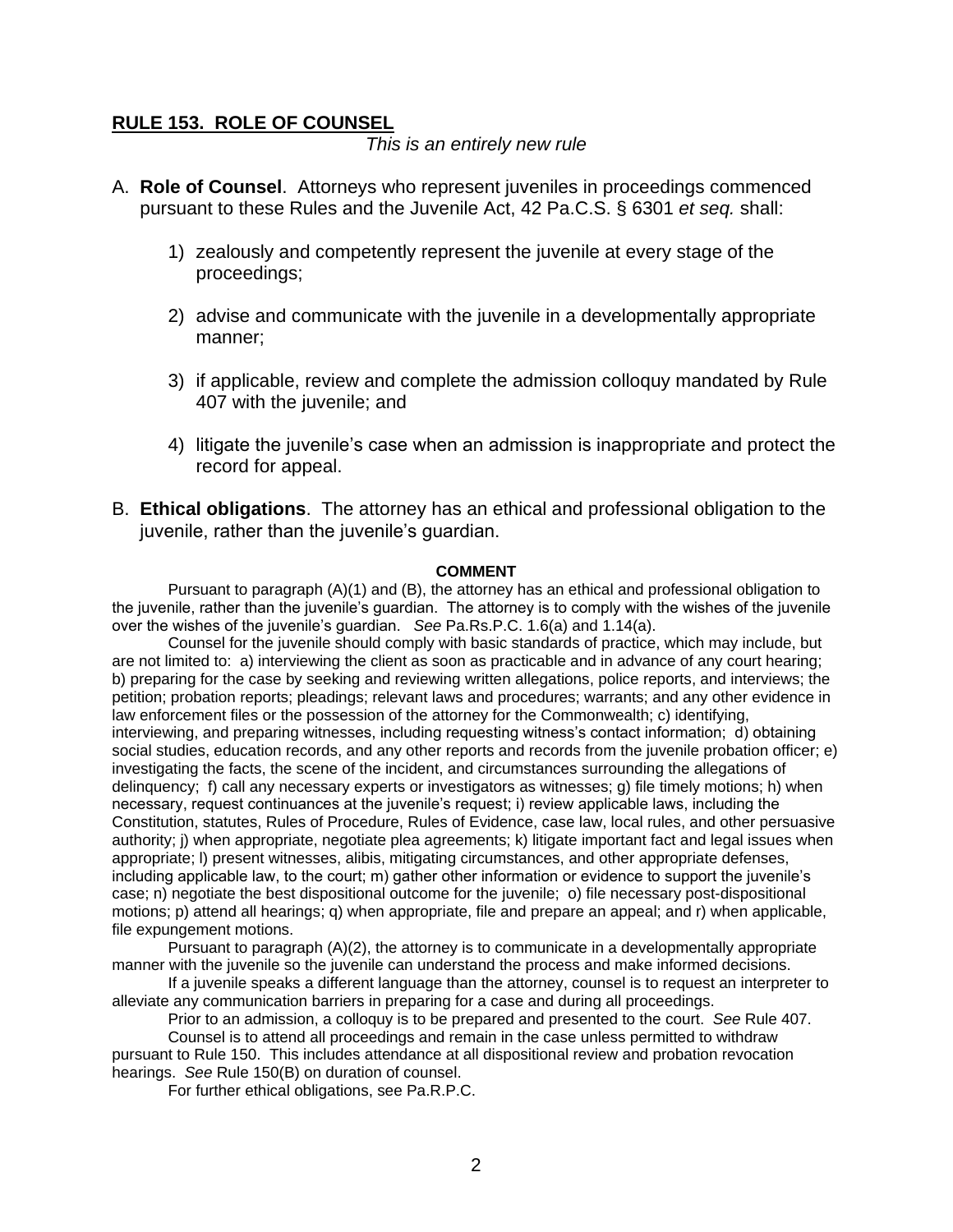## **PART (D)(1) MASTERS**

## **183. Role of Master**

- 185. Appointment to Cases
- 187. Authority of Master
- 190. Admissions Before Master
- 191. Master's Findings and Recommendation to the Judge
- 192. Challenge to Master's Recommendation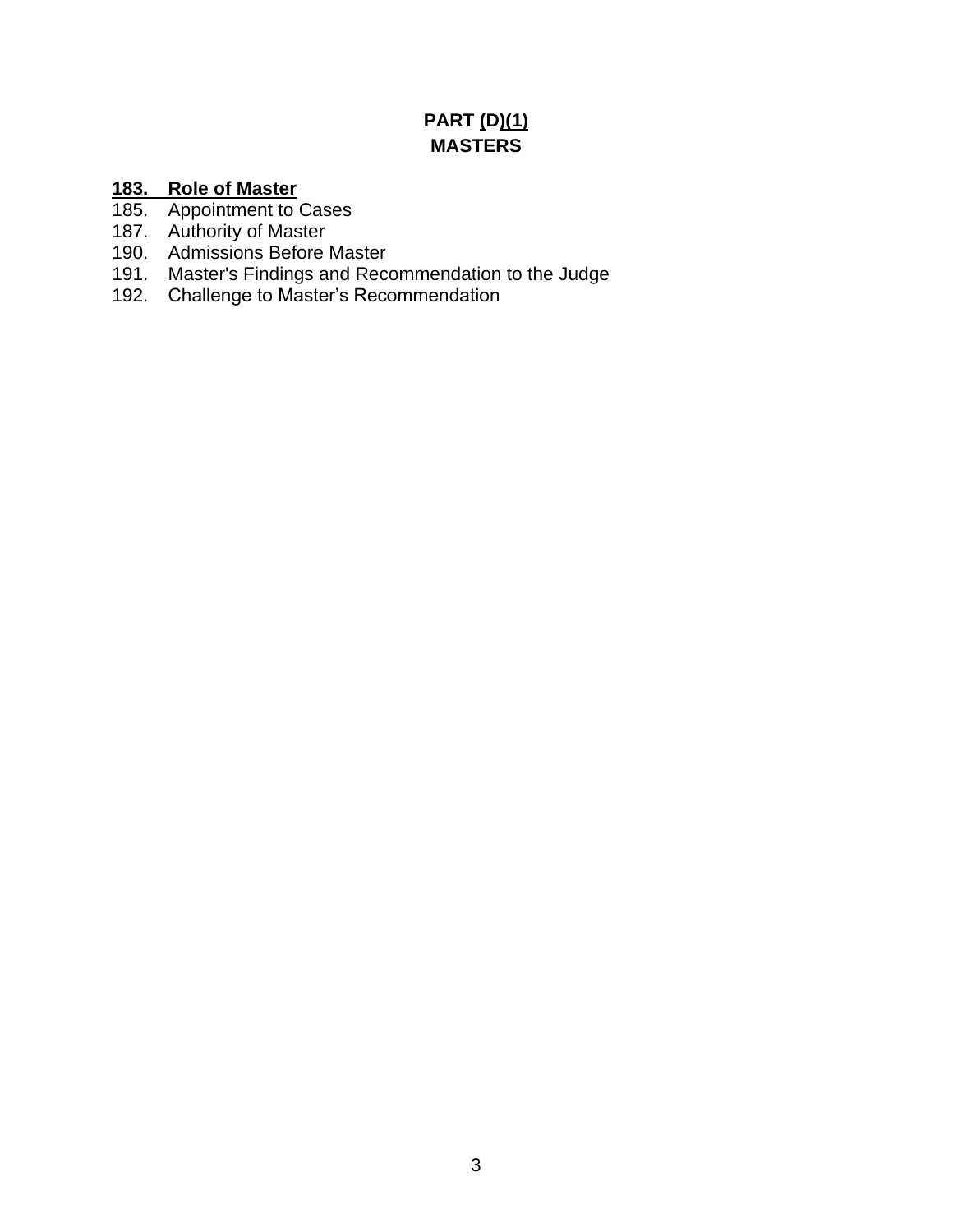## **RULE 183. ROLE OF MASTER**

*This is an entirely new rule*

- A. **Role of Master**. The master shall ensure:
	- 1) the juvenile understands and has been apprised:
		- a) of the right to have a hearing before a judge;
		- b) that the findings and recommendations of the master must be approved by the judge before they are final;
		- c) of the rights at each stage of the proceeding, including if the juvenile is admitting to the delinquent acts pursuant to Rule 407, all the rights the juvenile is waiving as set forth in the admission colloquy under Rule 407(C) are understood; and
	- 2) the Rules of Juvenile Court Procedure and the requirements of the Juvenile Act are followed at every proceeding.
- B. **Ethical Obligations**. The master has ethical and professional obligations pursuant to the Rules of Professional Conduct and the Code of Judicial Conduct.

#### **COMMENT**

*See* the Pa.R.P.C. for specific obligations. *See also* Canon 7 of the Code of Judicial Conduct for applicability of Code to attorneys presiding as an officer of the judicial system.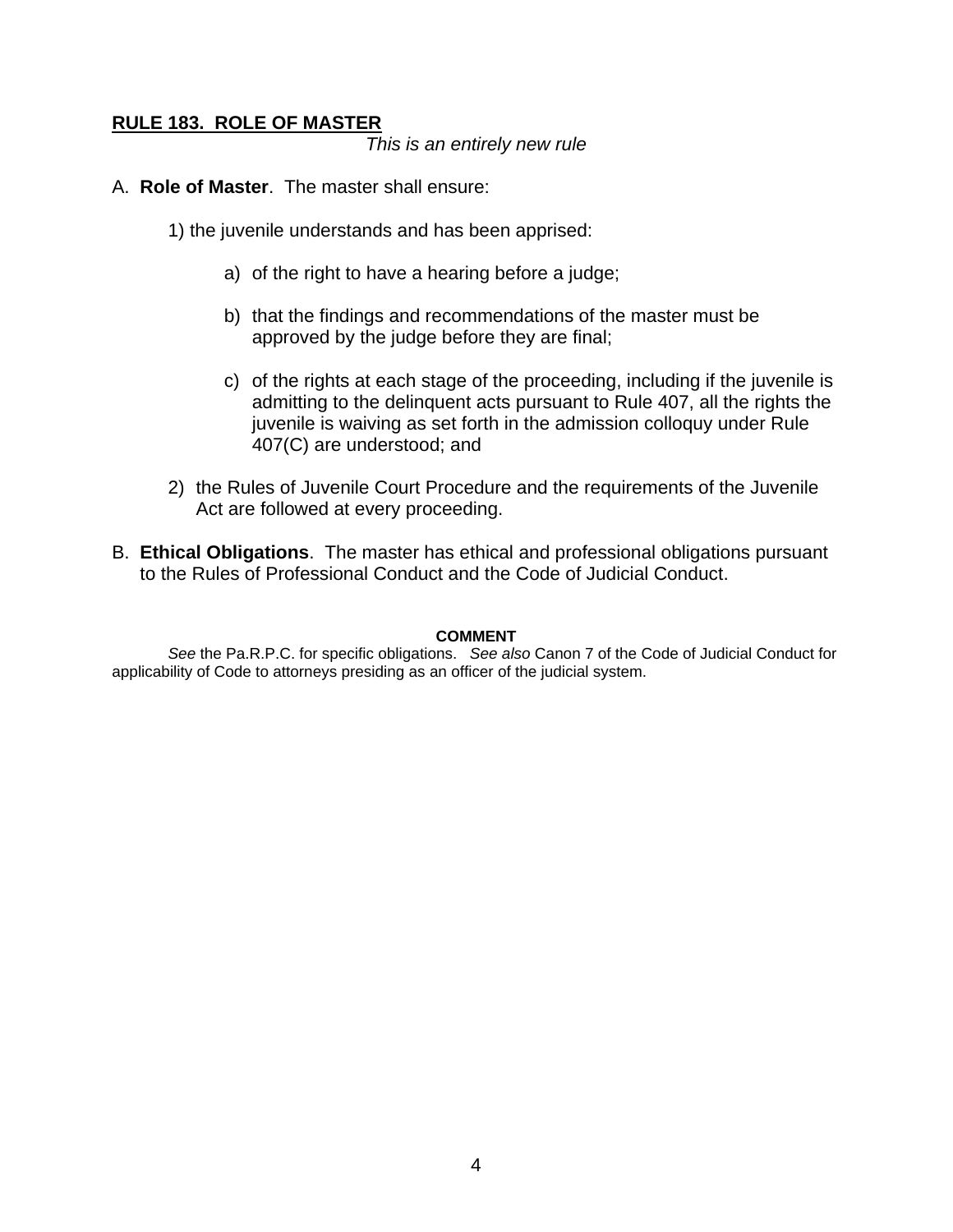## **RULES OF JUVENILE COURT PROCEDURE**

## **DEPENDENCY MATTERS**

## **CHAPTER 11 GENERAL PROVISIONS**

## **PART B(2) COUNSEL**

- 1150. Attorneys -- Appearances and Withdrawals
- 1151. Assignment of **[Guardian** *Ad Litem* **&]**Counsel
- 1152. Waiver of Counsel
- **1153. Role of Counsel**
- 1154. Duties of **[Guardian** *Ad Litem***]Counsel**
- 1158. Assignment of Court Appointed Special Advocates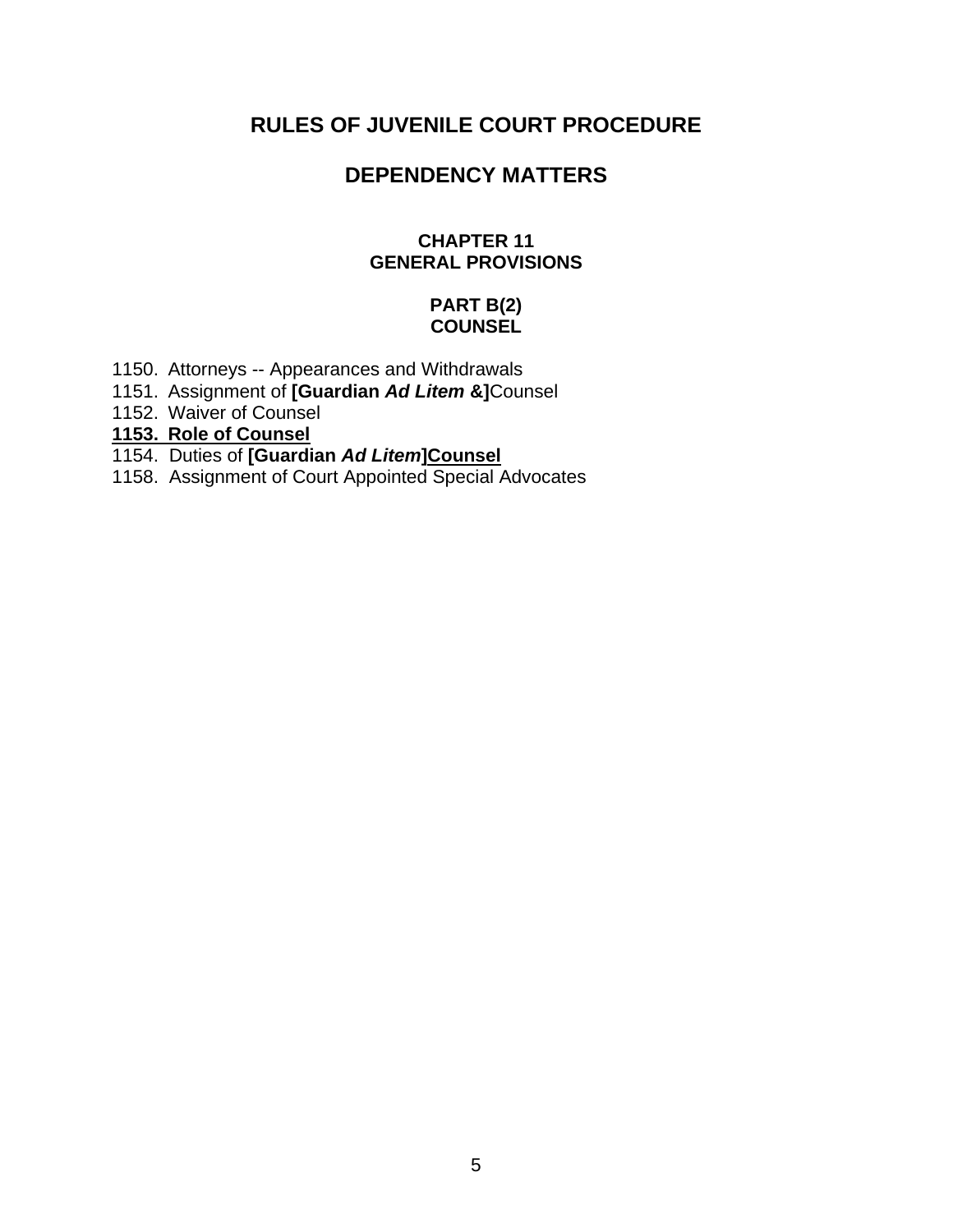## **RULE 1151. ASSIGNMENT OF [GUARDIAN** *AD LITEM* **& LEGAL]COUNSEL**

- A. **[Guardian** *ad litem* **for child. The court shall assign a guardian** *ad litem* **to represent the legal interests and the best interests of the child if a proceeding has been commenced pursuant to Rule 1200 alleging a child to be dependent who:**
	- **1) is without proper parental care or control, subsistence, education as required by law, or other care or control necessary for the physical, mental or emotional health, or morals;**
	- **2) has been placed for care or adoption in violation of law;**
	- **3) has been abandoned by parents, guardian, or other custodian;**
	- **4) is without a parent, guardian or legal custodian; or**
	- **5) is born to a parent whose parental rights with regard to another child have been involuntarily terminated under 23 Pa.C.S. § 2511 (relating to grounds for involuntary termination) within three years immediately preceding the date of birth of the child and conduct of the parent poses a risk to the health, safety, or welfare of the child.**
- **B.] Counsel for child.** The court shall appoint **[legal]** counsel for a child**[:1)]** if a proceeding has been commenced pursuant to Rule 1200 alleging a child to be dependent**[who:**
	- **a) while subject to compulsory school attendance is habitually and without justification truant from school;**
	- **b) has committed a specific act or acts of habitual disobedience of the reasonable and lawful commands of the child's guardian and who is ungovernable and found to be in need of care, treatment, or supervision;**
	- **c) is under the age of ten years and has committed a delinquent act;**
	- **d) has been formerly adjudicated dependent, and is under the jurisdiction of the court, subject to its conditions or placements and who commits an act which is defined as ungovernable in paragraph (B)(1)(b); or**
	- **e) has been referred pursuant to section 6323 (relating to informal adjustment), and who commits an act which is defined as ungovernable in paragraph (B)(1)(b); or**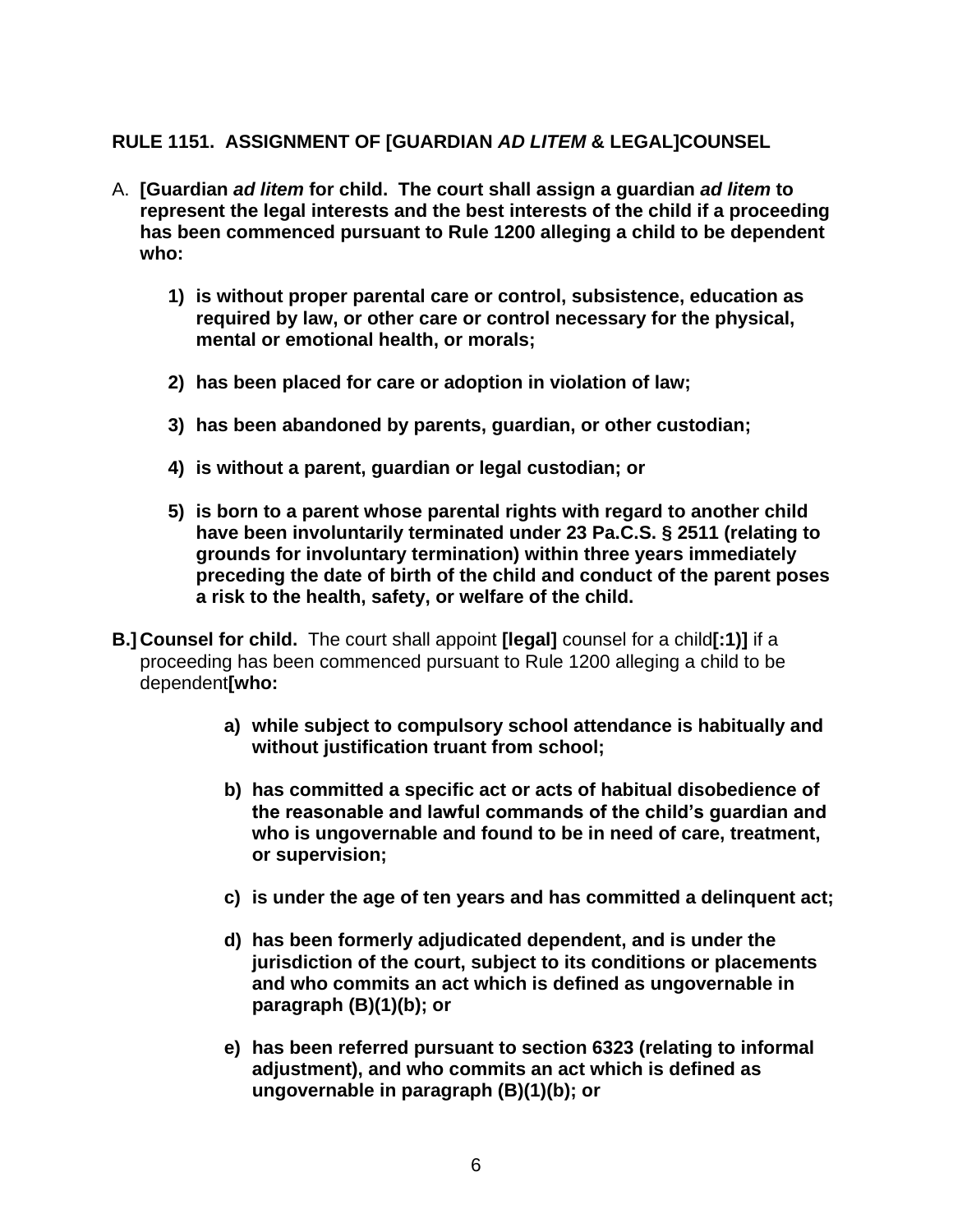- **2) upon order of the court]**.
- **B[C. Counsel and]Guardian** *ad litem* **for child. When the court, upon motion or** *sua sponte,* **determines that the requirements of Rule 1154(B)(4)&(5) have been met, the court shall appoint a guardian** *ad litem* **for the child. The guardian** *ad litem* **shall be a licensed attorney or licensed mental health professional.[If a child has legal counsel and a guardian** *ad litem***, counsel shall represent the legal interests of the child and the guardian** *ad litem* **shall represent the best interests of the child.]**
- **C[D]**. **Time of appointment.**
	- 1) **Child in custody.** The court shall appoint**[a guardian** *ad litem* **or legal]**  counsel immediately after a child is taken into protective custody and prior to any proceeding.
	- 2) **Child not in custody.** If the child is not in custody, the court shall appoint **[a guardian** *ad litem* **or legal]**counsel for the child when a dependency petition is filed.
- **D[E]**. **Counsel for other parties.** If counsel does not enter an appearance for a party, the court shall inform the party of the right to counsel prior to any proceeding. If counsel is requested by a party in any case, the court shall assign counsel for the party if the party is without financial resources or otherwise unable to employ counsel. Counsel shall be appointed prior to the first court proceeding.

#### **COMMENT**

*See* 42 Pa.C.S. §§ 6302, 6311, and 6337.

**[The guardian** *ad litem***]Counsel** for the child may move **[the court for appointment as legal counsel and assignment of a separate]for appointment of a** guardian *ad litem* when**[, for example, the information that the guardian** *ad litem* **possesses gives rise to the conflict and can be used to the detriment of the child] the requirements of Rule 1154(B)(4) have been met. The attorney is to find: 1) the child has diminished capacity to direct legal representation; 2) the child is at risk of harm; and 3) the attorney cannot adequately act in the child's own interest**. To the extent 42 Pa.C.S. § 6311(b)(9) is inconsistent with this rule, it is suspended. *See* Rule 1800. *See also* Pa.R.P.C. 1.7 and 1.8. **[Under paragraph (C), legal counsel represents the legal interests of the child and the guardian** *ad litem* **represents the best interests of the child.]** 

**Pursuant to Rule 1154(B)(5), the court,** *sua sponte***, may appoint a guardian** *ad litem***, at any time when it is necessary for the child's welfare, safety, or health.** 

**Pursuant to paragraph (B), the guardian** *ad litem* **does not have to be an attorney.** *See Comment* **to Rule 1154 and Rule 1800. The court may appoint a licensed mental health professional. Assigning a court-appointed special advocate in the case may negate the need for appointment of a guardian** *ad litem***.** *See* **Rule 1158 and 42 Pa.C.S. § 6342.** 

Nothing in these rules anticipates that a guardian *ad litem* for an adult is to be appointed by these rules. For appointment of a guardian of the person, see 20 Pa.C.S. § 5501 *et seq.* and Pa.O.C. Rules 14.2 - 14.5.

Pursuant to paragraph (**D[E]**), the court is to inform all parties of the right to counsel if they appear at a hearing without counsel. If a party is without financial resources or otherwise unable to employ counsel, the court is to appoint counsel prior to the proceeding. Because of the nature of the proceedings, it is extremely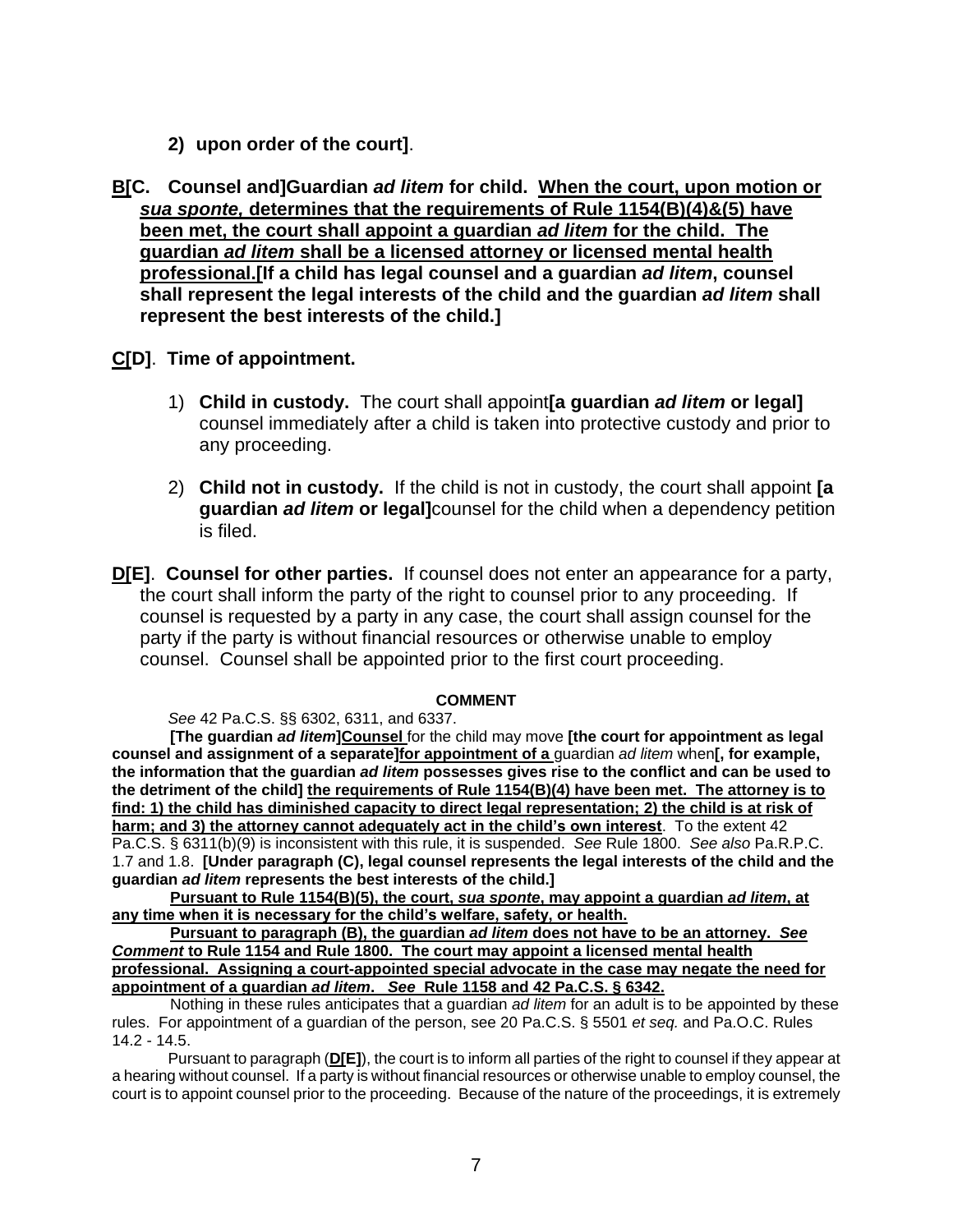important that every "guardian" has an attorney. Therefore, the court is to encourage the child's guardian to obtain counsel. Pursuant to Rule 1120, a guardian is any parent, custodian, or other person who has legal custody of a child, or person designated by the court to be a temporary guardian for purposes of a proceeding. *See* Pa.R.J.C.P. 1120.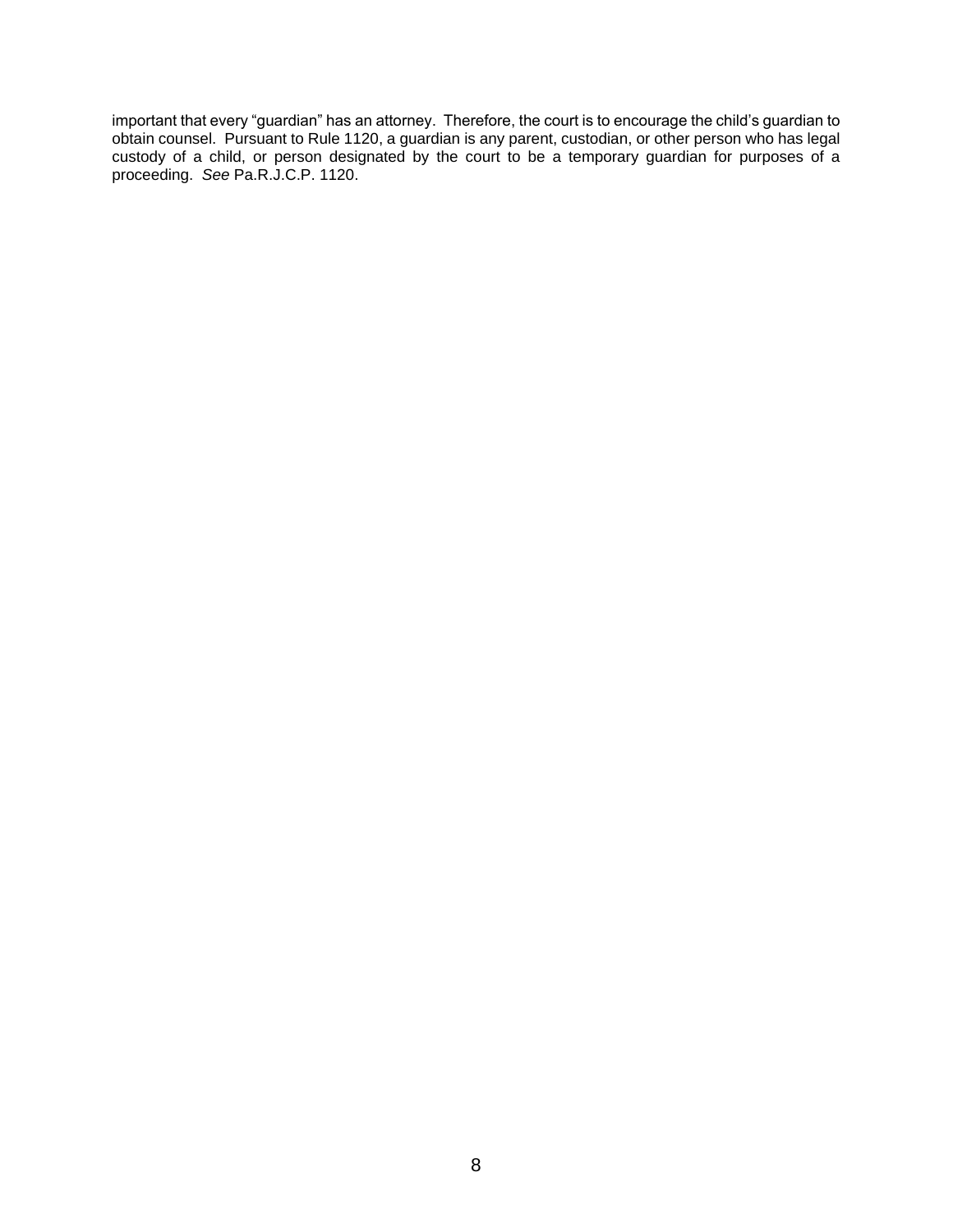### **RULE 1152. WAIVER OF COUNSEL**

- A. **Children. [1) Guardian** *ad litem***.]** A child may not waive the right to **counsel [a guardian** *ad litem.*
	- **2) Legal Counsel. A child may waive legal counsel if:**
		- **a) the waiver is knowingly, intelligently, and voluntarily made; and**
		- **b) the court conducts a colloquy with the child on the record]**.

\* \* \*

#### **COMMENT**

Under paragraph (A), **neither** a child **nor his or her guardian** may **[not]** waive the right to **counsel[a guardian** *ad litem***].** The right of waiver to legal counsel belongs to the child, not the guardian.*See* Rule 1800, which suspends 42 Pa.C.S. § 6337, which provides that counsel must be provided unless the guardian is present and waives counsel for the child.

**[It is recommended that, at a minimum, the court ask questions to elicit the following information in determining a knowing, intelligent, and voluntary waiver of counsel:**

- **1) Whether the party understands the right to be represented by counsel;**
- **2) Whether the party understands the nature of the dependency allegations and the elements of each of those allegations;**
- **3) Whether the party is aware of the dispositions and placements that may be imposed by the court, including foster care placement and adoption;**
- **4) Whether the party understands that if he or she waives the right to counsel, he or she will still be bound by all the normal rules of procedure and that counsel would be familiar with these rules;**
- **5) Whether the party understands that counsel may be better suited to defend the dependency allegations; and**
- **6) Whether the party understands that the party has many rights that, if not timely asserted, may be lost permanently; and if errors occur and are not timely objected to, or otherwise timely raised by the party, the ability to correct these errors may be lost permanently]**.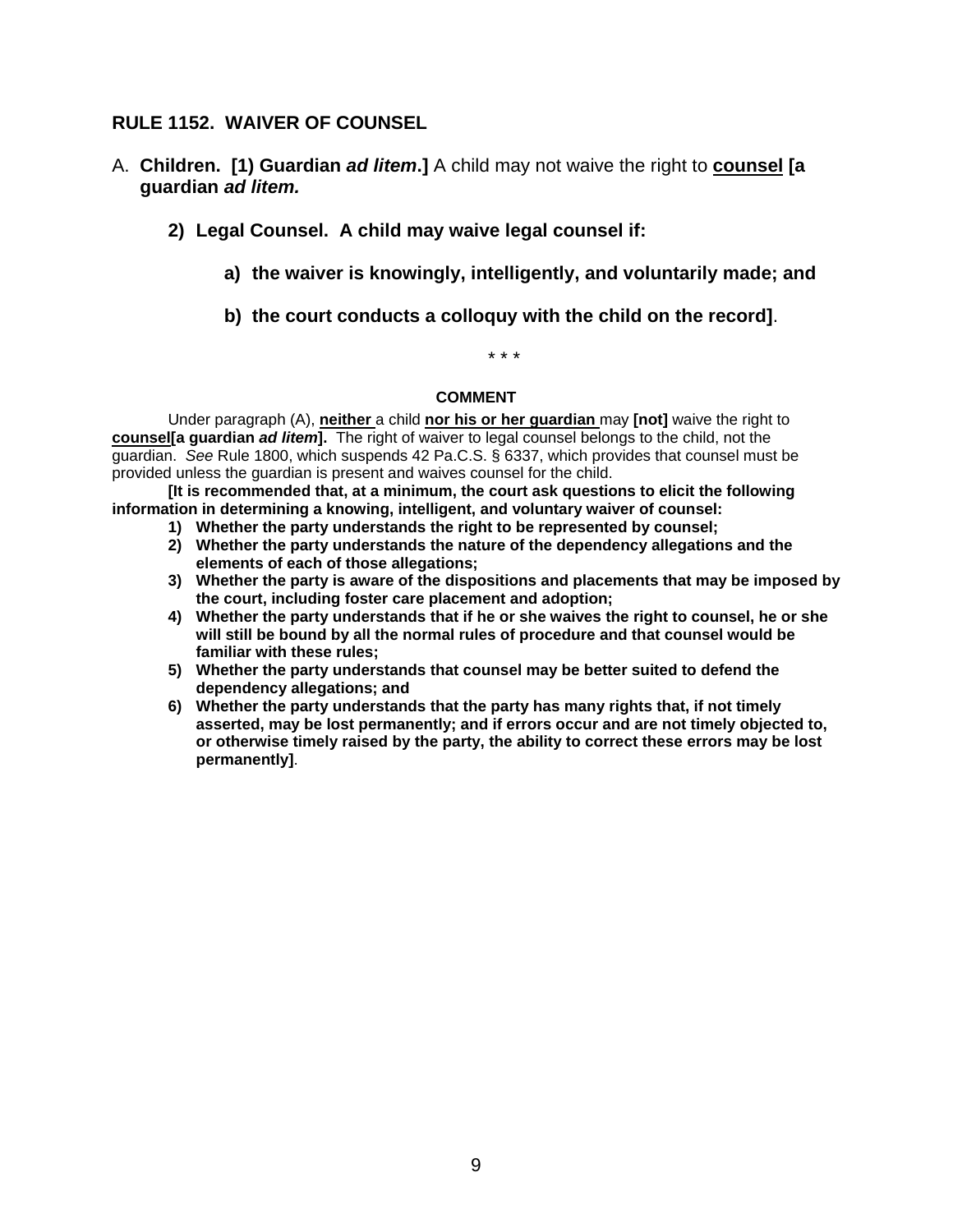## **RULE 1153. ROLE OF COUNSEL**

*This is an entirely new rule*

- A. **Role of Counsel for the child and parents**. Attorneys who represent parties in proceedings commenced pursuant to these Rules and the Juvenile Act, 42 Pa.C.S. § 6301 *et seq.* shall:
	- 1) zealously and competently represent their client at every stage of the proceedings;
	- 2) advise and communicate with their client in a developmentally appropriate manner; and
	- 3) litigate the client's case when appropriate and protect the record for appeal.
- B. **Ethical obligations**. Attorneys have an ethical and professional obligation to their clients.
	- 1) The attorney must communicate to their client the meaning of privileged communications and the attorney/client relationship.
	- 2) The client may authorize the attorney's disclosure of information as is necessary to carry out the representation.
	- 3) After consultation with the attorney, the client, when a child, may permit the attorney to disclose privileged communications to the child's guardian or other interested person who may be in a position to help support or encourage the child.
	- 4) The child's attorney may reveal otherwise confidential client communications to the extent that the attorney reasonably believes necessary to prevent child abuse as defined by 23 Pa.C.S. § 6302 and as permitted pursuant to Pa.R.P.C. 1.6.

#### **COMMENT**

Counsel for any party should comply with basic standards of practice, which may include, but are not limited to: a) interviewing the client as soon as practicable and in advance of any court hearing; b) preparing for the case by seeking and reviewing all court documents; relevant evidence; county agency reports, files, and interviews; the petition; other agency reports for the family; pleadings; and any other evidence necessary for the proceeding; c) identifying, interviewing, and preparing witnesses, including requesting witness's contact information; d) investigating the facts and circumstances surrounding the allegations of dependency; e) when appropriate, seek any necessary experts or investigators as witnesses; f) file timely motions; g) gather other evidence to support your client's case; h) review applicable laws, including the Constitution, statutes, Rules of Procedure, Rules of Evidence, case law, local rules, and other persuasive authority; i) litigate important fact and legal issues when appropriate; j) present witnesses and make recommendations or arguments to the court; k) attend all hearings; and l) when appropriate, file and prepare an appeal.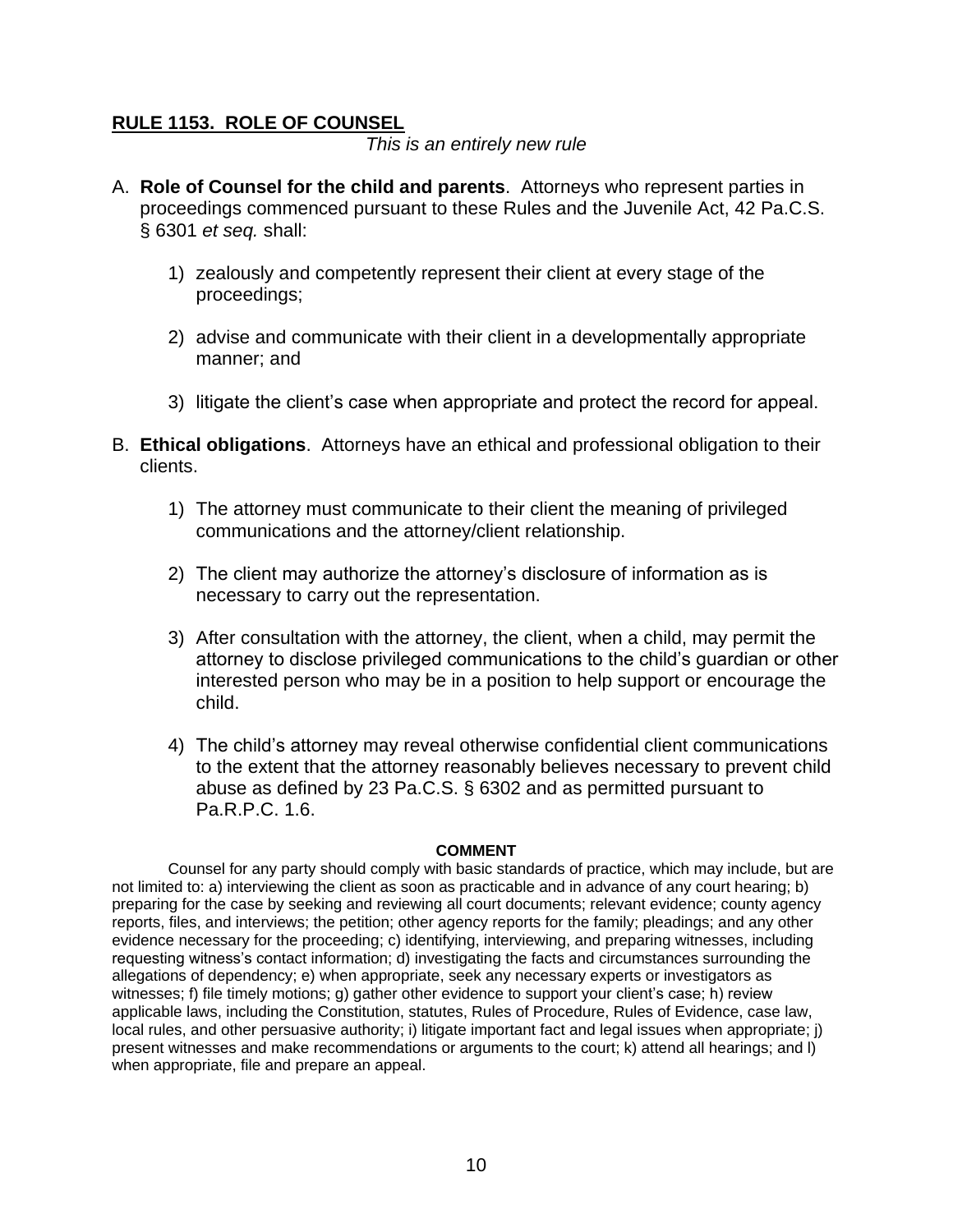The purpose of paragraph (A)(2) is to ensure the client can understand the process and make informed decisions. A developmentally appropriate manner will depend on the client and the client's ability to comprehend.

If a party speaks a different language than the attorney, counsel is to request an interpreter to alleviate any communication barriers in preparing for a case and during all proceedings.

In the limited circumstances when an attorney is appointed for a guardian who is not the parent, these rules are to apply.

Counsel is to attend all proceedings and remain in the case unless permitted to withdraw pursuant to Rule 1150. This includes attendance at all permanency hearings. *See* Rule 1150(B) on duration of counsel.

For further ethical obligations, see Pa.R.P.C.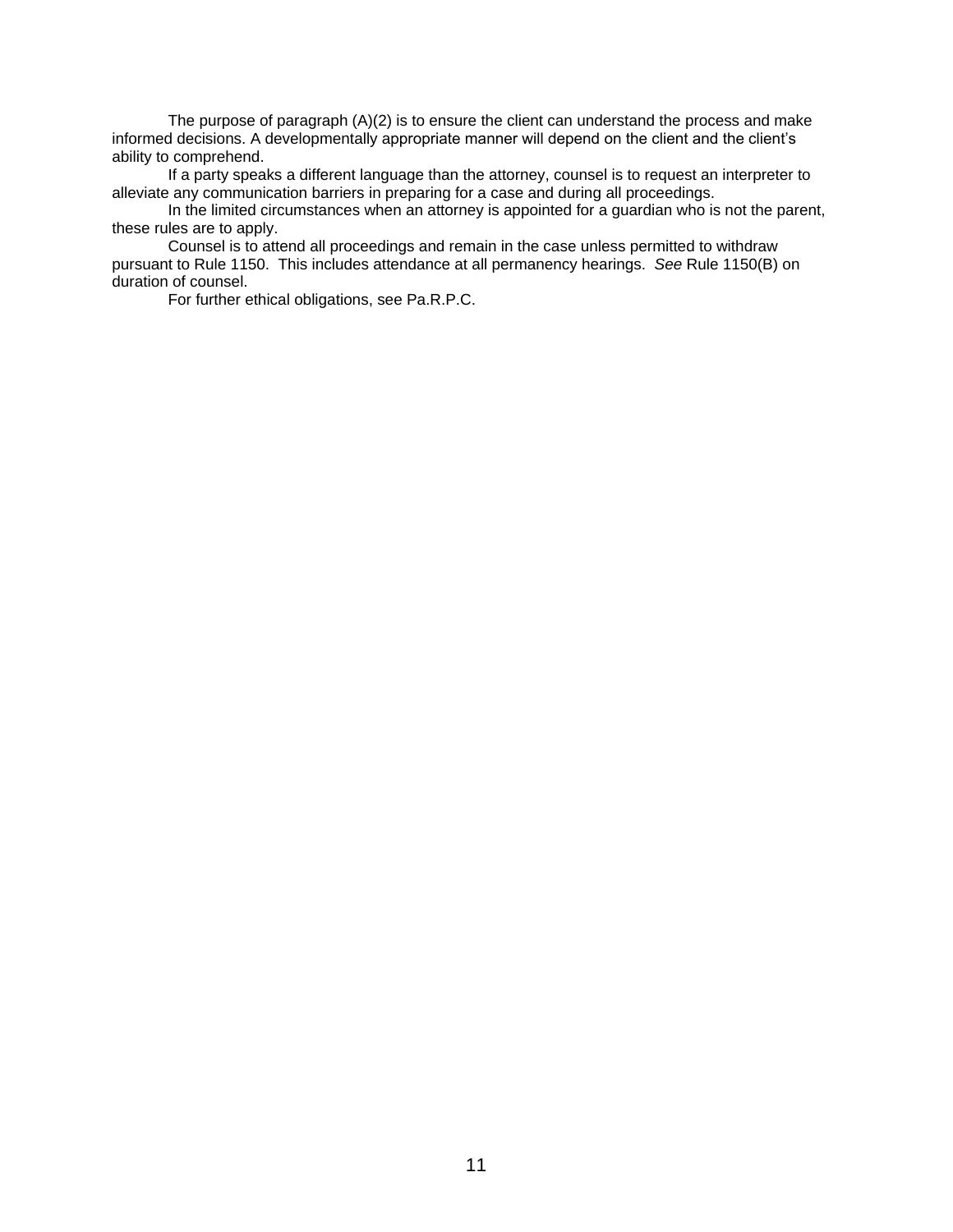## **RULE 1154. DUTIES OF COUNSEL[GUARDIAN** *AD LITEM***]**

## **A. Duties of Counsel for the Child. Counsel for the child[A guardian** *ad litem***]**  shall:

- 1) **[M]m**eet with the child as soon as possible following assignment pursuant to Rule 1151 and on a regular basis thereafter **[in a manner appropriate to the child's age and maturity]**;
- 2) **[On a timely basis, be given access to]review** relevant court and county agency records, reports of examination of the guardians or the child, and medical, psychological, and school records;
- 3) **[Participate in all proceedings, including hearings before masters, and administrative hearings and reviews to the degree necessary to adequately represent the child; 4) C]c**onduct **[such]** further investigation necessary to ascertain the facts;
- **[5]4**) **[I]i**nterview potential witnesses**[, including the child's guardians, caretakers, and foster parents, examine and cross-examine witnesses, and present witnesses and evidence necessary to protect the best interests of the child]**;
- **5) attend and present a case, necessary to pursue the child's desired outcome; and**
- 6) **[At the earliest possible date, be advised by the county agency having legal custody of the child of:**
	- **a) any plan to relocate the child or modify custody or visitation arrangements, including the reasons, prior to the relocation or change in custody or visitation; and**
	- **b) any proceeding, investigation, or hearing under the Child Protective Services Law, 23 Pa.C.S. § 6301** *et seq.* **or the Juvenile Act, 42 Pa.C.S. § 6301** *et seq.***, directly affecting the child; 7) Make any specific recommendations to the court relating to the appropriateness and safety of the child's placement and services necessary to address the child's needs and safety, including the]**

**present evidence as to the** child's educational, health care, and disability needs**[;].**

**[8) Explain the proceedings to the child to the extent appropriate given the child's age, mental condition, and emotional condition; and**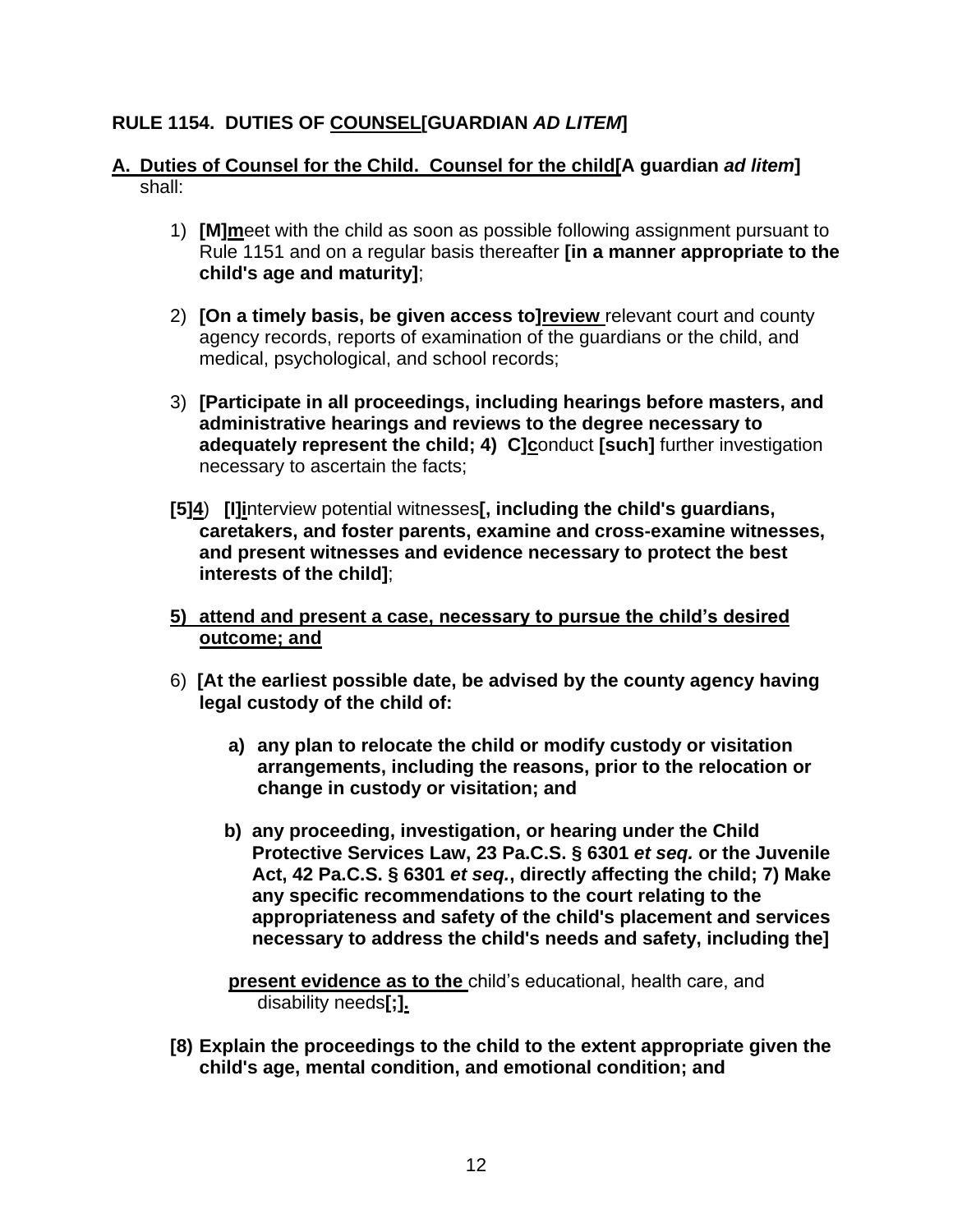- **9) Advise the court of the child's wishes to the extent that they can be ascertained and present to the court whatever evidence exists to support the child's wishes. When appropriate because of the age or mental and emotional condition of the child, determine to the fullest extent possible the wishes of the child and communicate this information to the court.]**
- **B. Duties of Counsel when Child has Diminished Capacity in Directing Representation or when Child is at Risk of Harm.** 
	- **1) The child's counsel shall determine whether the child has diminished capacity in directing representation.** 
		- **a) It shall be presumed that a child is capable of directing representation at the age of ten.**
		- **b) The presumption of diminished capacity is rebutted if, in the sole discretion of the attorney, the child is deemed capable of directing representation.**
		- **c) In making this determination, the attorney should consult with the child and may consult with other individuals or entities who can provide the child's attorney with the information and assistance necessary to determine the child's ability to direct the representation.**
	- **2) When a child has diminished capacity in directing representation, counsel shall inform the court and other parties that counsel is exercising substituted judgment. Counsel shall present evidence of diminished capacity to the court. The court shall decide whether the attorney will exercise substituted judgment.**
	- **3) When exercising substituted judgment, counsel shall make a good faith effort to determine the child's needs and wishes. The attorney shall:**
		- **a) maintain a traditional attorney-client relationship, as far as reasonably possible, with the client and fulfill the duties as outlined in the Rules of Professional Conduct;**
		- **b) substitute judgment when, during a temporary period or on a particular issue, it is not reasonably possible to maintain the attorney-client relationship, and present a case pursuant to paragraph (A)(5);**
			- **i) A substituted judgment determination includes determining what the child would decide if he or she were capable of**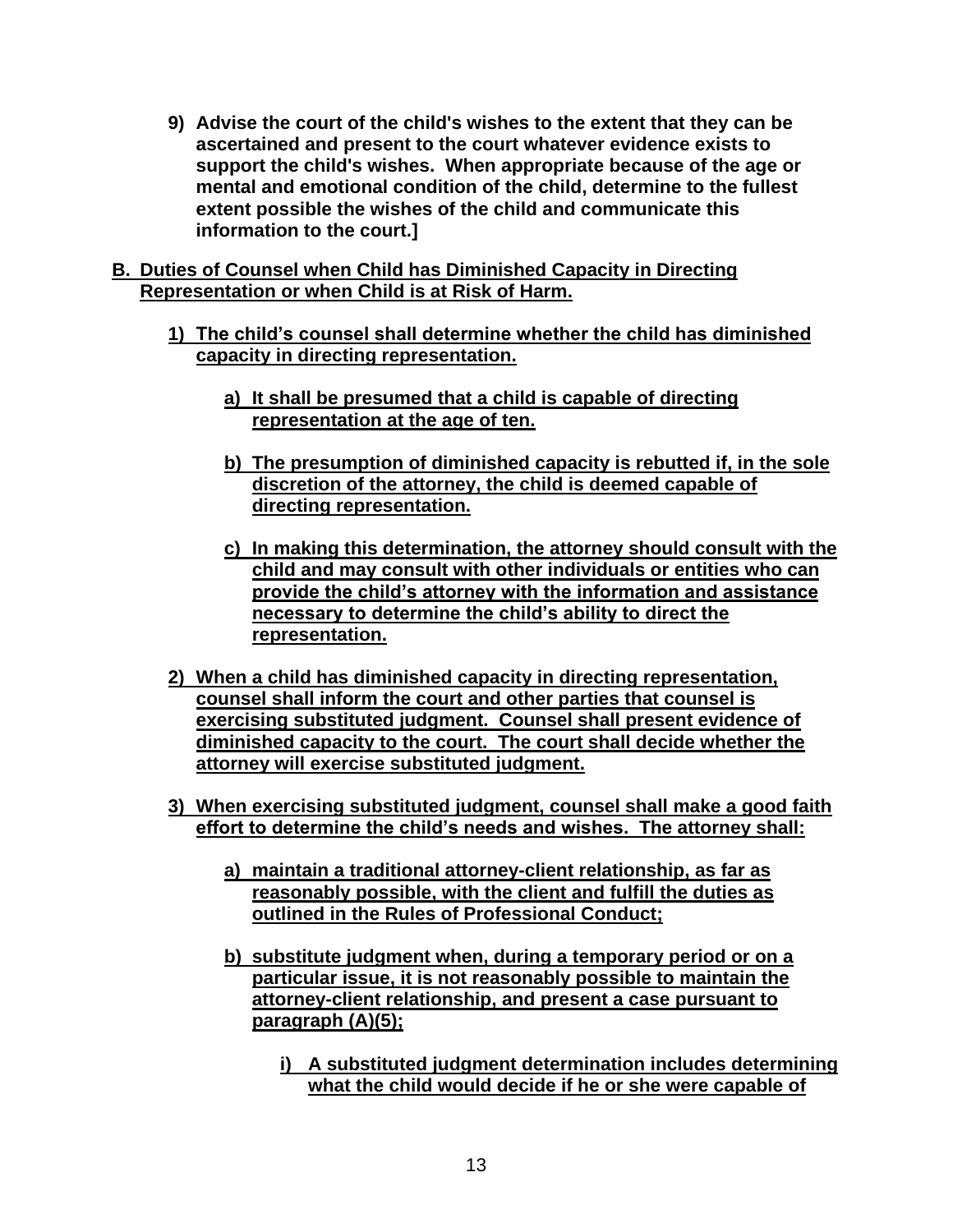**making an adequately considered decision and representing a child with that determination.**

- **ii) The attorney should take direction from the child as the child develops the capacity and any subsequent change in that determination.**
- **4) An attorney shall take reasonable steps to protect the child against harm, and in appropriate cases, may move for appointment of a guardian** *ad litem* **when the attorney reasonable believes that the attorney cannot adequately act in the child's own interest.**
- **5) The court,** *sua sponte***, may appoint a** *guardian ad litem* **at any time when the court has determined that a guardian** *ad litem* **is necessary for the child's welfare, safety, or health.**
- **C. Duties of Counsel for Parents. Counsel for a parent shall:**
	- **1) meet with the parent as soon as possible following assignment and on a regular basis thereafter;**
	- **2) review relevant court and county agency records, reports of examination of the other parent or guardians of the child, and medical, psychological, and school records and provide records and reports to the parent when appropriate;**
	- **3) conduct further investigation necessary to ascertain the facts;**
	- **4) interview potential witnesses;**
	- **5) attend and present a case necessary to pursue the parent's desired outcome; and**
	- **6) advocate to the court on behalf of the parent's wishes.**
- **D. Duties of Counsel for the County Agency. Counsel for the county agency shall:**
	- **1) meet with the county agency caseworkers to advance the position of the county agency on relevant issues consistent with the Juvenile Act;**
	- **2) review relevant court and county agency records, reports of examination of the guardians or the child, and medical, psychological, and school records;**
	- **3) conduct further investigation necessary to ascertain the facts;**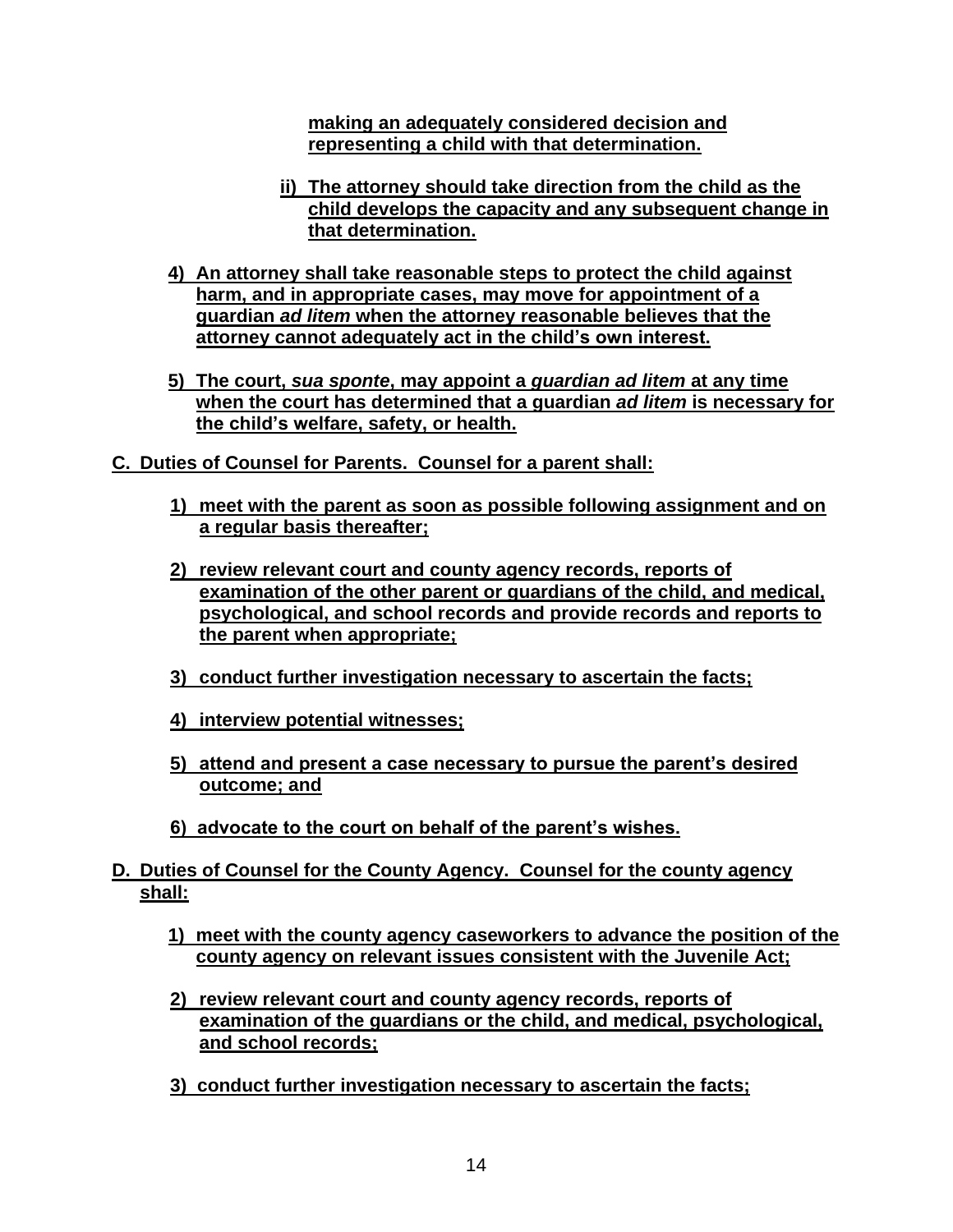#### **4) interview potential witnesses;**

### **5) facilitate discovery as provided in paragraph (D)(3); and**

#### **6) attend and present a case necessary to pursue the county agency's interests consistent with the purposes of the Juvenile Act.**

#### **COMMENT**

**[If there is a conflict of interest between the duties of the guardian** *ad litem* **pursuant to paragraphs (7) and (9), the guardian** *ad litem* **for the child may move the court for appointment as legal counsel and assignment of a separate guardian** *ad litem* **when, for example, the information that the guardian** *ad litem* **possesses gives rise to the conflict and can be used to the detriment of the child. If there is not a conflict of interest, the guardian** *ad litem* **represents the legal interests and best interests of the child at every stage of the proceedings. 42 Pa.C.S. § 6311(b). To the extent 42 Pa.C.S. § 6311(b)(9) is inconsistent with this rule, it is suspended.** *See* **Rules 1151 and 1800.** *See also* **Pa.R.P.C. 1.7 and 1.8.**

**"Legal interests" denotes that an attorney is to express the child's wishes to the court regardless of whether the attorney agrees with the child's recommendation. "Best interests" denotes that a guardian** *ad litem* **guardian** *ad litem* **believes is best for the child's care, protection, safety, and wholesome physical and mental development regardless of whether the child agrees.]** 

**This rule was revised in 201- to lay out clearly the duties of counsel. The Juvenile Act requires appointment of a guardian** *ad litem* **for dependent children. Because the role of acting as child's counsel and child's protector confuses the attorney-client relationship and is inherently contradictory, 42 Pa.C.S. § 6311(b) is suspended.** 

**More importantly, this statute violates Pa.R.P.C. 3.7 by directing a witness to serve as the attorney, and thus encroaches on the Supreme Court's duty to regulate the practice of law. Rule 1151(B) provides the guardian** *ad litem* **does not have to be an attorney. The court could appoint a licensed mental health professional as the guardian** *ad litem.* **Additionally, the court could appoint a court-appointed special advocate (CASA) to serve in the case which could alleviate the need for appointment of a guardian** *ad litem. See Comment* **to Rule 1151.** *See also* **Rule 1158 and 42 Pa.C.S. § 6342. It is the role of counsel to act in the child's legal interests. Therefore, counsel may move for the appointment of, or the court may appoint, a separate individual as guardian** *ad litem* **who will protect the child when necessary for the child's safety, welfare, and health. This individual will be treated as any other witness and subject to cross-examination. If this person is an attorney, the attorney will not participate as an attorney and is to inform the child that he or she is the appointed guardian** *ad litem* **and the attorney-client relationship does not apply***. See*  **Pa.R.P.C. 3.7 and** *Commonwealth v. McMullen,* **961 A.2d 842 (Pa. 2008)(acknowledging that where the Supreme Court has passed a rule pursuant to Article V, Section 10(c) of the Pennsylvania Constitution, a procedural statute conflicting with it is suspended).** *See also* **Rule 1151, 1800 and Pa.R.P.C. 1.7 and 1.8.** 

**Pursuant to paragraphs (A)(1), (C)(1), & (D)(1), counsel is to meet with the client as soon as possible after being assigned to the case, and on a regular basis to develop a rapport with the client to be able to understand the client's desires and wishes. Counsel is to communicate in a developmentally appropriate manner with the client so the client can speak easily with counsel and relay his or her wishes.**

**To prepare fully for the case, counsel is to review all necessary documents pertinent to the case, including court and county agency records; reports of examinations of the guardian(s) or child; and medical, psychological, and school records.** *See* **paragraphs (A)(2), (C)(2), & (D)(2). If counsel does not have the necessary documents, counsel may request discovery pursuant to Rule 1340. The county agency is to give access to discoverable materials in a timely manner and counsel for the county agency is to facilitate this process.** *See* **paragraph (D)(5). For counsel representing parents, it may be appropriate to provide the parent with a copy of the report.** *See*  **paragraph (C)(2).**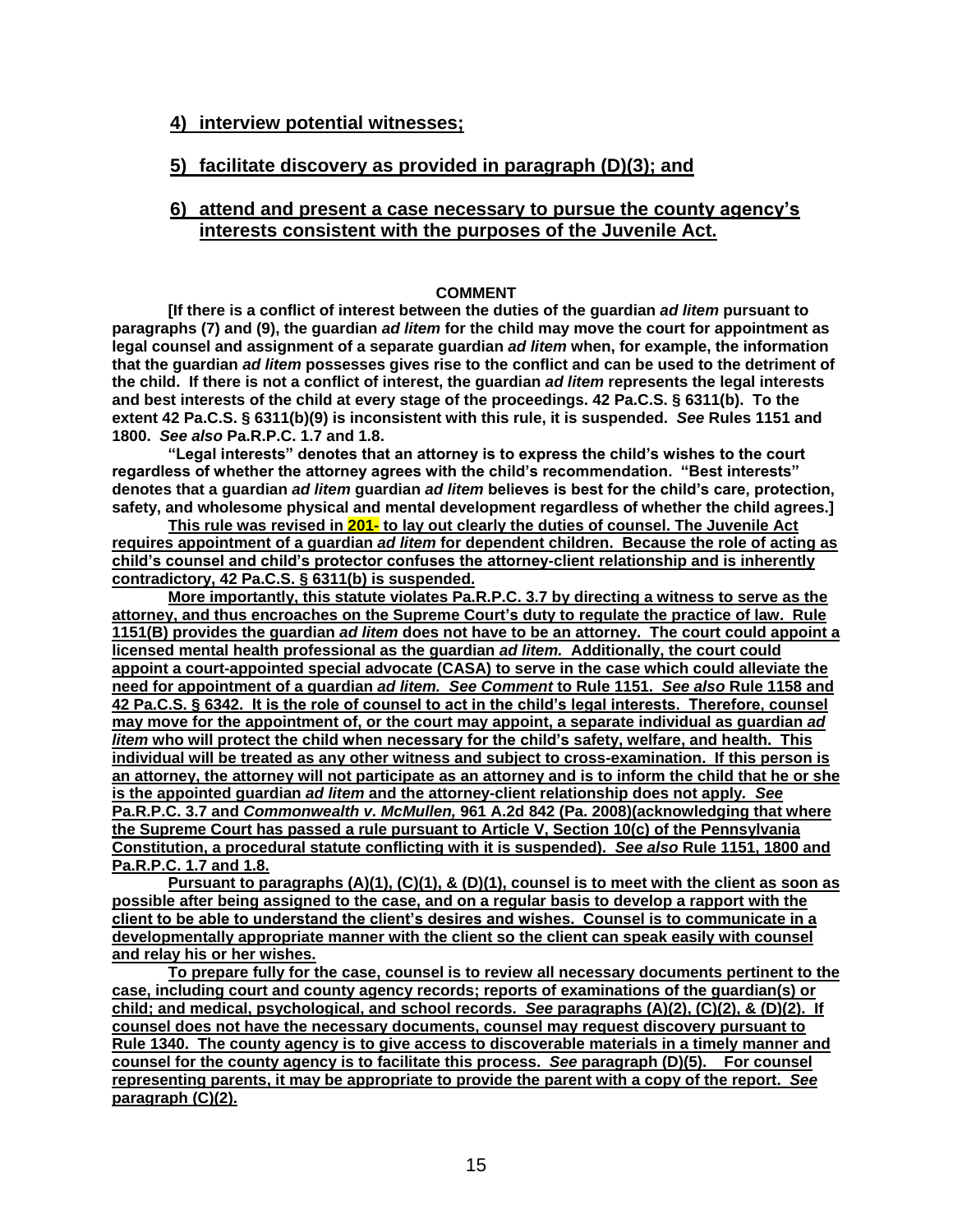**Pursuant to paragraphs (A)(3)&(4) & (C)(3)&(4), if counsel does not have all the necessary information, counsel is to conduct further investigations and interviews as necessary to ascertain all the facts in the case. This may include visiting the child, parent(s), or guardian(s) at his or her residence or potential residence and inspecting the home conditions, and/or conversing with the client, other parties, guardian(s), caretakers, and foster parents.**

**Counsel for the child and parent(s) are to attend and present a case consistent with the client's desired outcome under paragraphs (A)(5) & (C)(5). Counsel for the county agency is to pursue the county agency's interest while fulfilling the purposes of the Juvenile Act.** *See*  **paragraph (D)(6). The county agency is to make specific recommendations relating to the appropriateness and safety of the child's placement and services necessary to address the child's needs and safety. These duties of counsel may include calling pertinent witness, entering necessary evidence, and cross-examining other parties' witness. Whenever relevant, counsel is to present evidence as to the child's educational, health care, and disability needs.** *See* **paragraph (A)(6).**

**When the court appoints a guardian** *ad litem* **or CASA, the guardian** *ad litem* **or CASA is to: 1) meet with the child as soon as possible following assignment and on a regular basis thereafter; 2) review relevant court and county agency records, reports of examination of the guardians or the child, and medical, psychological, and school records; 3) conduct further investigation necessary to ascertain the facts; 4) attend and present a case necessary best suited for the child's safety, welfare, and health; 5) present evidence as to the child's educational, health care, and disability needs; and 6) advocate to protect the child from any harm.**

Pursuant to paragraph (**[7]A)(6**), the **child's attorney and the** guardian *ad litem* **or CASA, if appointed are[is]** to make specific recommendations to the court regarding the appropriateness of the child's placement, giving consideration to the proximity and appropriateness of the child's school. *See*  42 Pa.C.S. § 6311(b)(7) and 42 U.S.C. § 675(1)(G). Inquiries into the child's education should include the right to: 1) educational stability, including the right to remain in the same school regardless of a change in placement when in the child's best interest and the right to immediate enrollment when a school change is in the child's best interest, 42 U.S.C. §§ 675(1)(G) and 11431 *et seq*.; 2) an educational decision maker pursuant to Rule 1147, 42 Pa.C.S. § 6301, 20 U.S.C. § 1439(a)(5), and 34 C.F.R. § 300.519; 3) an appropriate education, including any necessary special education, early intervention, or remedial services, 24 P.S. §§ 13-1371 and 13-1372, 55 Pa. Code § 3130.87, and 20 U.S.C. § 1400 *et seq*.; 4) the educational services necessary to support the child's transition to independent living, 42 Pa.C.S. § 6351 if a child is sixteen or older; and 5) a transition plan that addresses the child's educational needs, 42 U.S.C. § 675(5)(H), if the child will age out of care in the next ninety days.

*See In re S.J.,* 906 A.2d 547, 551 (Pa. Super. Ct. 2006) (citing *In re Tameka M.*, 525 Pa. 348, 580 A.2d 750 (1990)), for issues addressing a child's mental and moral welfare.

Pursuant to paragraph (**[7]A)(6**), the **child's attorney and the** guardian *ad litem* **or CASA are[is]** to make specific recommendations to the court regarding the appropriateness of the child's placement, giving consideration to meeting the child's needs concerning health care and disability. Inquiries into the child's health should include the right of: 1) the child to receive timely and medically appropriate screenings and health care services, 55 Pa. Code §§ 3700.51 and 3800.32, 42 U.S.C. § 1396d(r); and 2) a child with disabilities to receive necessary accommodations, 42 U.S.C. § 12132, 28 C.F.R. § 35.101 *et seq*., Section 504 of the Rehabilitation Act of 1973, *as amended*, 29 U.S.C. § 794 and implementing regulations at 45 C.F.R. § 84.1 *et seq.*

The guardian *ad litem* may be appointed as the educational decision maker. If the guardian *ad litem* is not the educational decision maker, the guardian *ad litem* is to coordinate efforts and consult with the educational decision maker. *See* Rule 1147 for duties of the educational decision maker.

**In all cases, a child is to have counsel. Counsel is to fulfill his or her professional duties as an attorney and to maintain a normal attorney-client relationship, as far as reasonably possible with a child as the client.** 

**However, there may be instances in which the child has diminished capacity. Pursuant to paragraph (B)(1), a child is presumed to be capable of directing representation at the age of ten. The attorney is to consult with other individuals and/or entities who can provide counsel with information concerning the child's ability to direct representation. Only the attorney can determine whether the child is capable of directing representation or the child has diminished capacity.**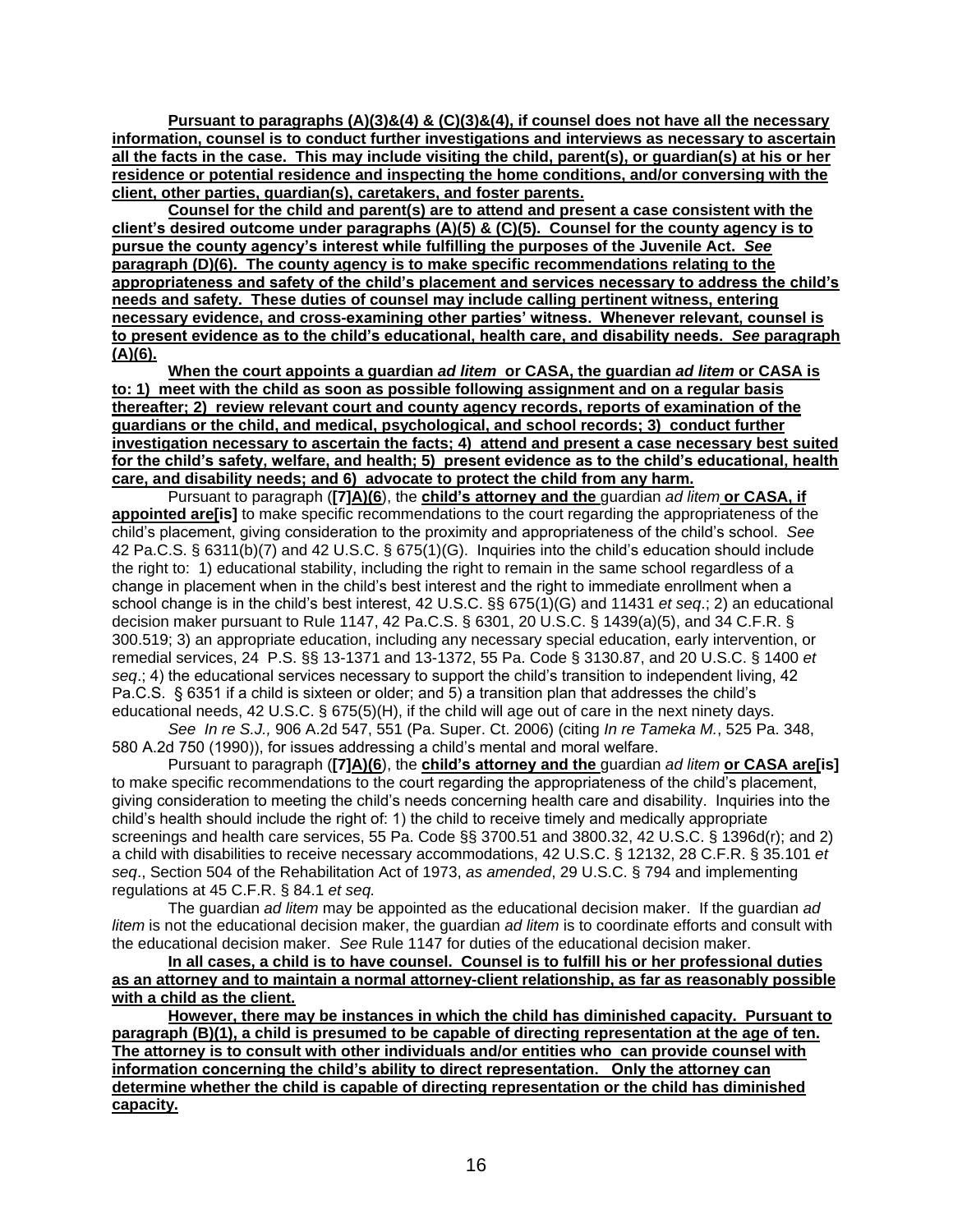**Pursuant to paragraph (B)(2), if a child has diminished capacity in directing representation, counsel is to move for the appointment of a guardian** *ad litem***.** 

**The following language has been taken from the ABA Model Act Explanatory Comment and may be helpful when determining if a child has diminished capacity in directing representation: Consistent with Rule 1.14, ABA Model Rules of Professional Conduct (2004), the child's lawyer should determine whether the child has sufficient maturity to understand and form an attorney-client relationship and whether the child is capable of making reasoned judgments and engaging in meaningful communication. It is the responsibility of the child's lawyer to determine whether the child suffers from diminished capacity. This decision shall be made after sufficient contact and regular communication with the client. Determination about capacity should be grounded in insights from child development science and should focus on the child's decision-making process rather than the child's choices themselves. Lawyers should be careful not to conclude that the child suffers diminished capacity from a client's insistence upon a course of action that the lawyer considers unwise or at variance with lawyer's view.** 

**When determining the child's capacity the lawyer should elicit the child's expressed wishes in a developmentally appropriate manner. The lawyer should not expect the child to convey information in the same way as an adult client. A child's age is not determinative of diminished capacity. For example, even very young children are regarded as having opinions that are entitled to weight in legal proceedings concerning their custody.** 

**Criteria for determining diminished capacity include the child's developmental stage, cognitive ability, emotional and mental development, ability to communicate, ability to understand consequences, consistency of the child's decisions, strength of wishes and the opinions of others, including social workers, therapists, teachers, family members or a hired expert. To assist in the assessment, the lawyer should ask questions in developmentally appropriate language to determine whether the child understands the nature and purpose of the proceeding and the risks and benefits of a desired position. A child may have the ability to make certain decisions, but not others. A child with diminished capacity often has the ability to understand, deliberate upon, and reach conclusions about matters affecting the child's own well-being such as sibling visits, kinship visits and school choice and should continue to direct counsel in those areas in which he or she does have capacity. The lawyer should continue to assess the child's capacity as it may change over time.** *See Model Act Governing the Representation of Children in Abuse, Neglect, and Dependency Proceedings***, dated August, 2011 from the American Bar Association.**

**Pursuant to paragraph (B)(4), when the attorney reasonably believes that the child is at risk of harm unless action is taken, and cannot adequately act in the child's own interest, the attorney is to move for appointment of a guardian** *ad litem* **to advocate for the child's safety, welfare, and health.** 

**Attorneys for children and parents are to engage in out-of-court advocacy, including attending and participating in family service plan meetings, necessary to advocate effectively for their clients.** 

**Pursuant to paragraph (C), there may be times when the court appoints counsel for other guardians. Counsel for other guardians should follow the same requirements as the requirements for a parent's attorney.** 

**Paragraph (D)(6) requires the attorney for the county agency to attend and present a case necessary to pursue the county agency's interests consistent with the purposes of the Juvenile Act. The attorney is to enter evidence into the record and offer witnesses who are subject to cross-examination. It is the sole duty of the county agency through its attorney to present a case to the court consistent with the actions of the county agency and in support of the dependency petition.** 

**The county agency is to file the petition.** *See R***ule 1330. The county agency is also to ensure that if removal of the child from the home is proposed or has occurred that: a) the child's placement is the least restrictive placement that meets the needs of the child supported by reasons why there are no less restrictive alternatives available; b) continuation in the home is contrary to the welfare, safety, or health of the child; c) services are being provided to the guardian unless the court has made a finding that no reasonable efforts to prevent placement or promote reunification are necessary; or d) it has made all reasonable efforts to achieve**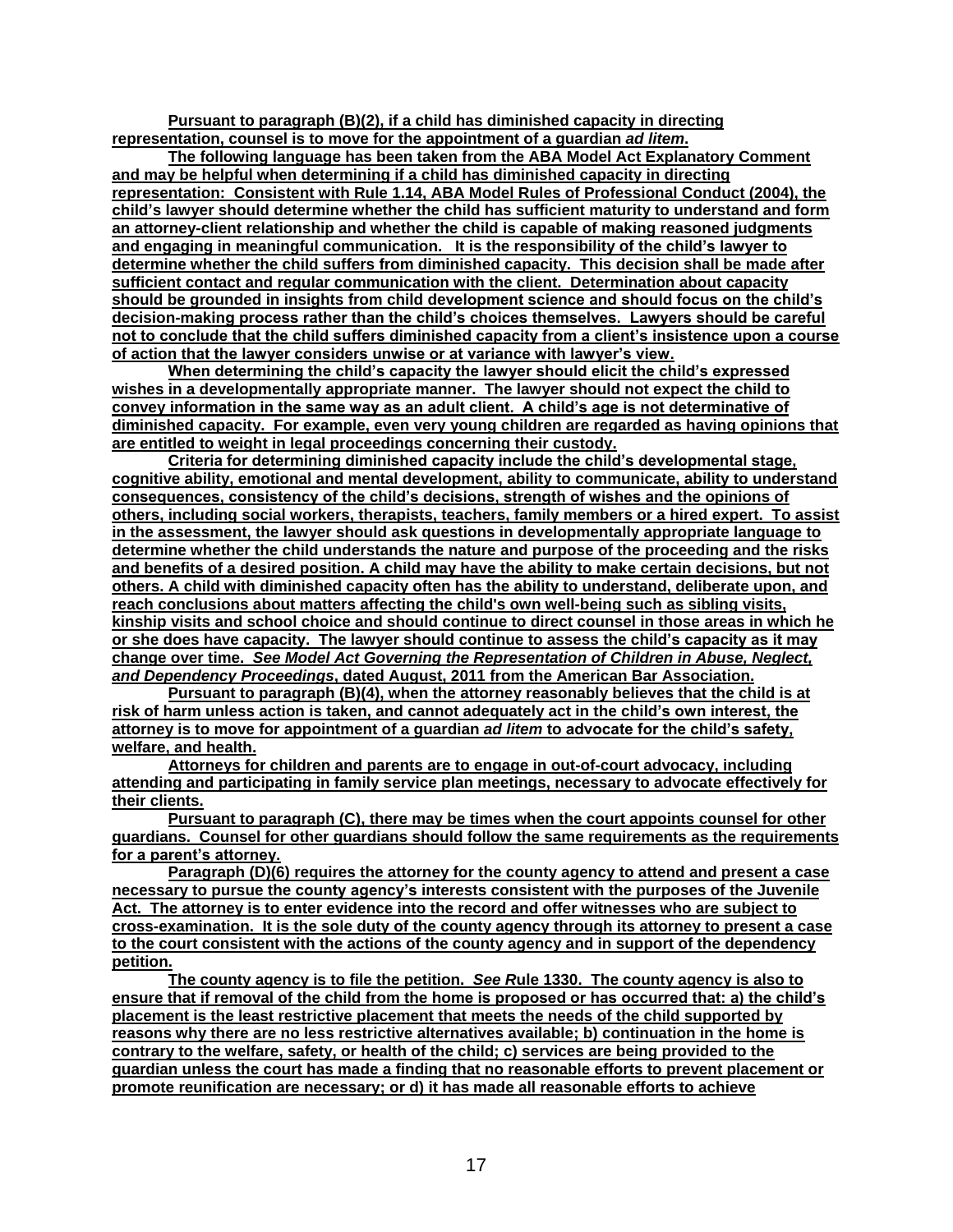**permanency in a timely manner and if reasonable efforts are not made, provide evidence that lack of services was reasonable.** *See* **Rules 1512(D)(2) and 1514.**

**The county agency is to advise the attorneys, and if appointed, the guardian** *ad litem* **or CASA, and unrepresented parties of: a) any plan to relocate the child or modify custody or visitation arrangements, including the reasons, prior to the filing of a motion pursuant to Rule 1606 or a change in visitation; and b) any proceeding, investigation, or hearing under the Child Protective Services Law, 23 Pa.C.S. § 6301** *et seq.* **or the Juvenile Act, 42 Pa.C.S. § 6301** *et seq.***, directly affecting the child.** 

**Nothing in this rule is intended to absolve the attorneys from the Rules of Professional Conduct when speaking with represented parties. The attorney for the county agency can authorize general questioning of county agency caseworkers without his or her presence. To wait for the attorney to approve or be present for questioning would create delays in the system.**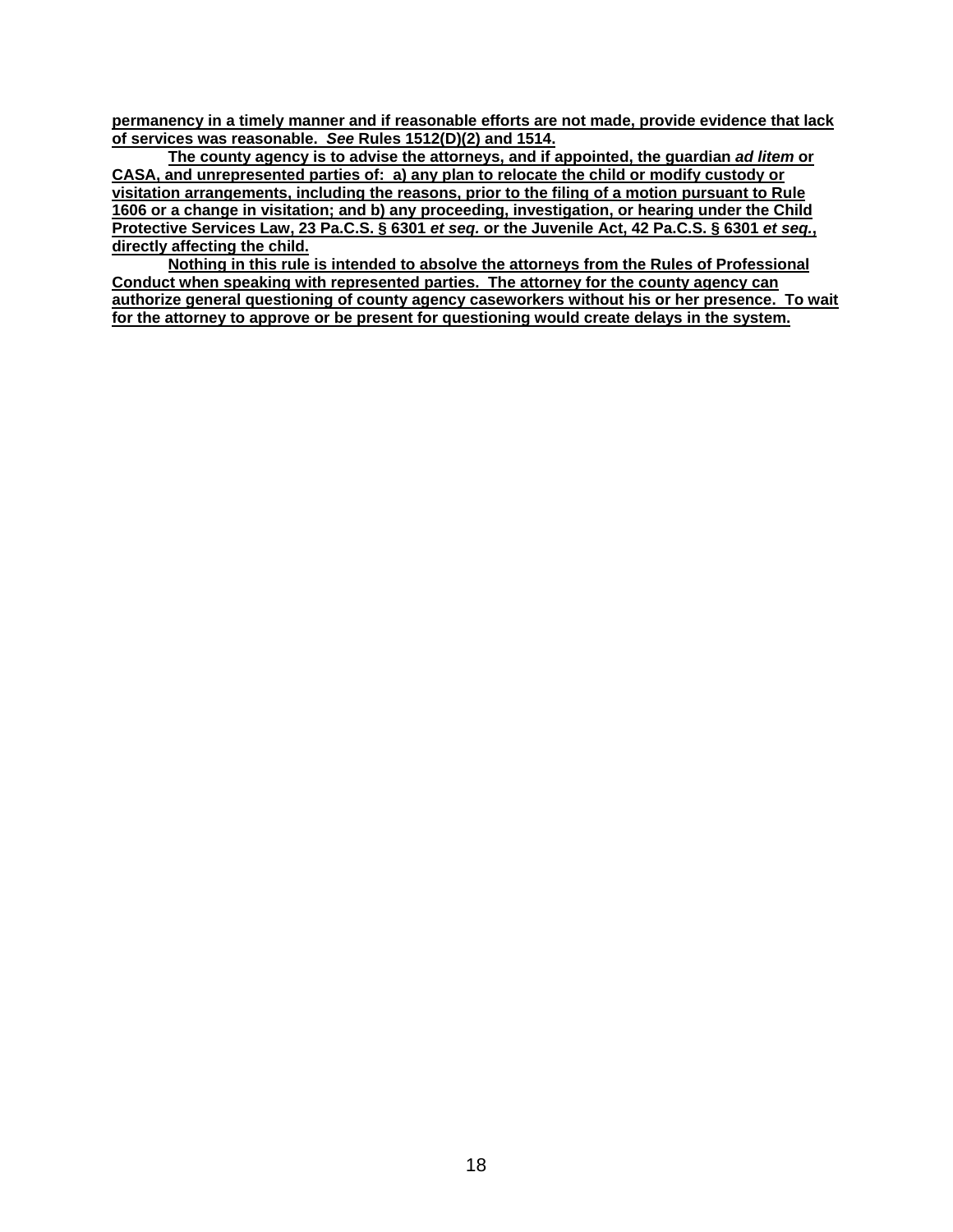## **PART D PROCEEDINGS IN CASES BEFORE MASTER**

## **1183. Role of Master**

- 1185. Appointment to Cases
- 1187. Authority of Master
- 1190. Stipulations Before Master
- 1191. Master's Findings and Recommendation to the Judge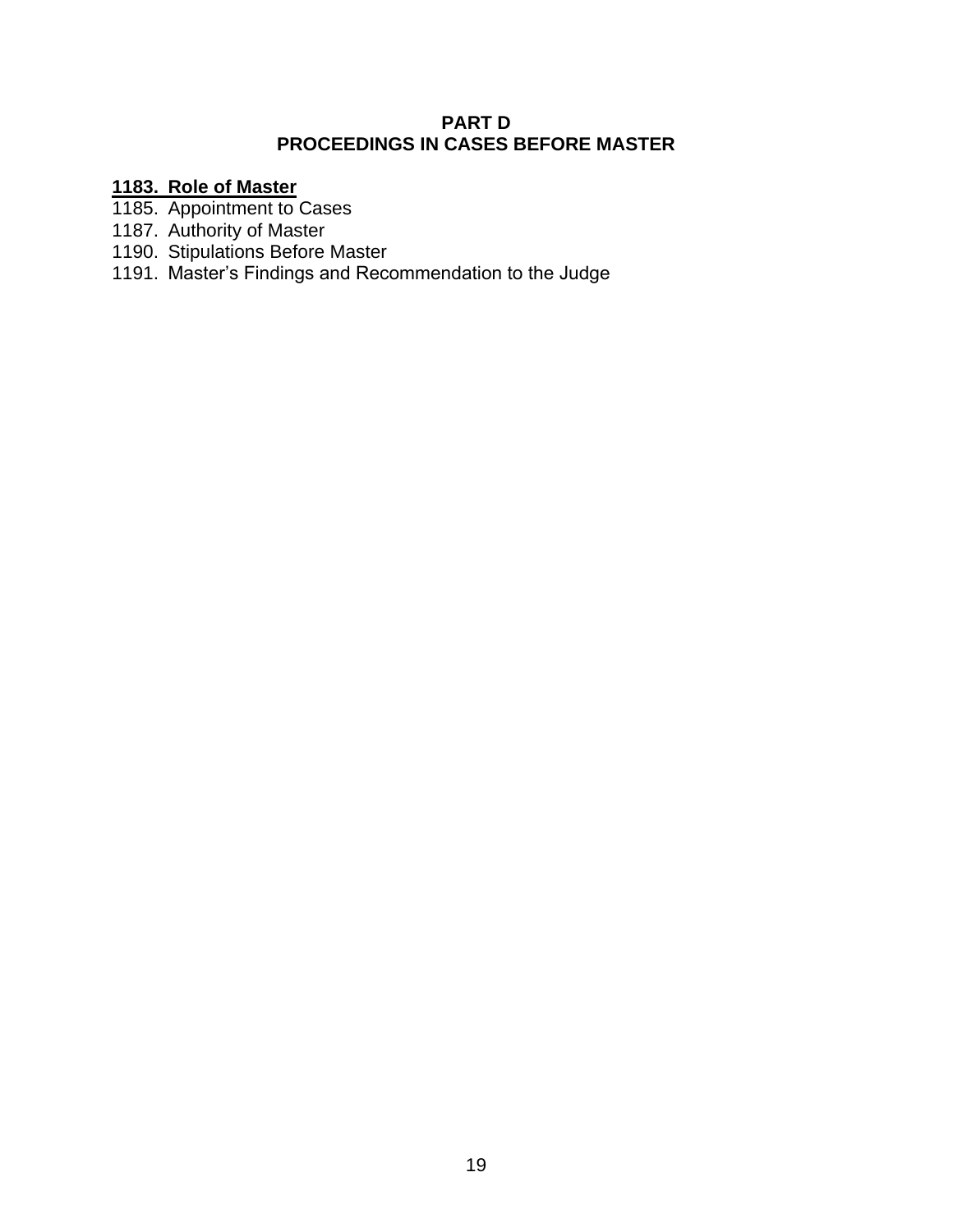## **RULE 1183. ROLE OF MASTER**

*This is an entirely new rule*

- A. **Role of Master**. The master shall ensure:
	- 1) that the juvenile understands and has been apprised:
		- a) of the right to have a hearing before a judge;
		- b) that the findings and recommendations of the master must be approved by the judge before they are final;
		- c) of their rights at each stage of the proceeding; and
	- 2) the Rules of Juvenile Court Procedure and the requirements of the Juvenile Act are followed at every proceeding.
- B. **Ethical Obligations**. The master has ethical and professional obligations pursuant to the Rules of Professional Conduct and the Code of Judicial Conduct.

#### **COMMENT**

*See* the Pa.R.P.C. for specific obligations. *See also* Canon 7 of the Code of Judicial Conduct for applicability of Code to attorneys presiding as an officer of the judicial system.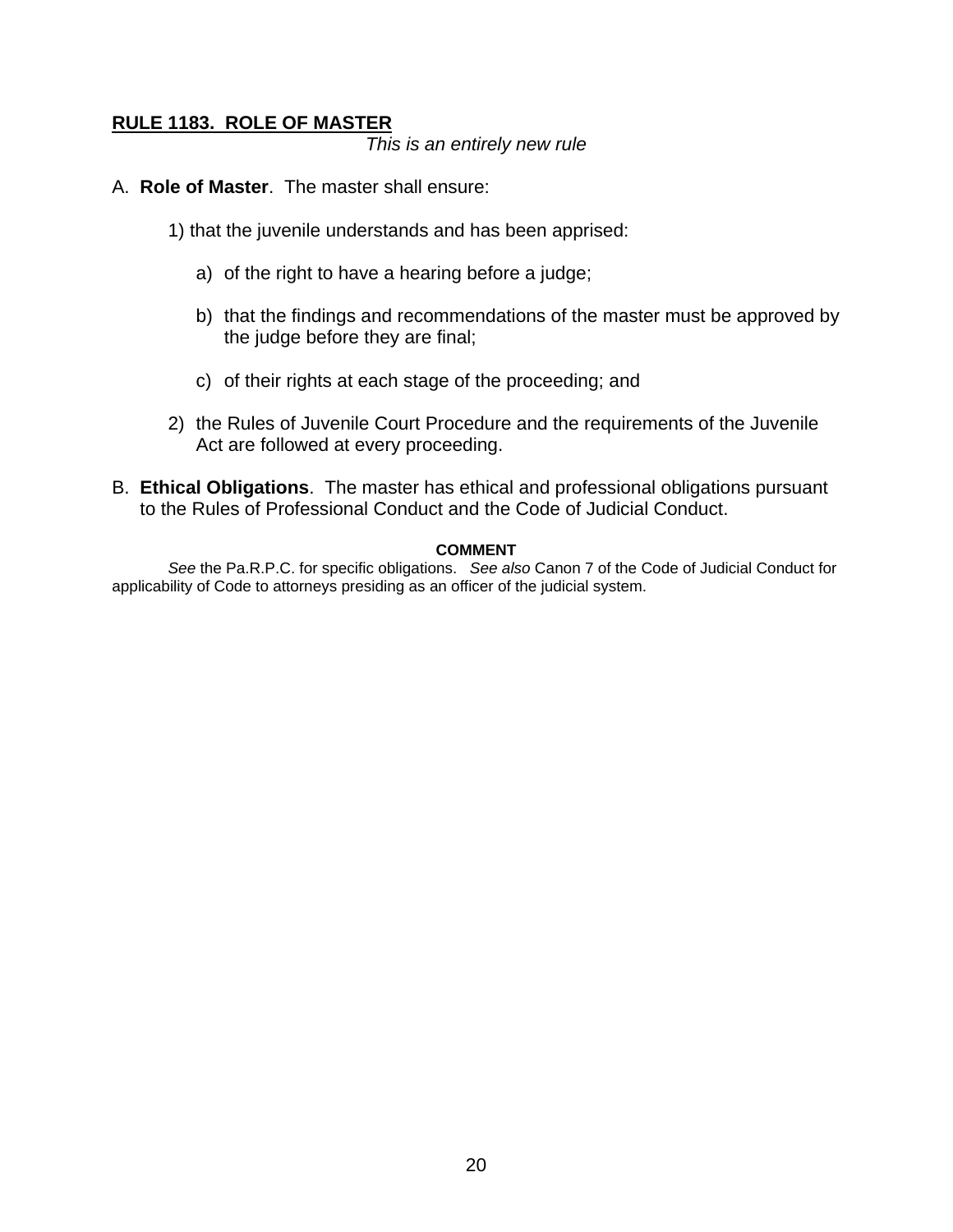## **RULE 1340. DISCOVERY AND INSPECTION**

A. **Informal.** Before any party**, guardian** *ad litem* **or court-appointed special advocate (CASA)** can seek any disclosure or discovery under these rules, the parties or their counsel shall make a good faith effort to resolve all questions of discovery, and to provide information required or requested under these rules as to which there is no dispute. When there are items requested by one party that the other party has refused to disclose, the demanding party may make an appropriate motion to the court. Such motion shall be made as soon as possible prior to the hearing. In such motion, the party**, guardian** *ad litem* **or CASA** shall state that a good faith effort to discuss the requested material has taken place and proved unsuccessful. Nothing in this rule shall delay the disclosure of any items agreed upon by the parties pending resolution of any motion for discovery.

## B. **Mandatory disclosure.**

- 1) **By the county agency.** In all cases, on request by a party**, guardian** *ad litem* or CASA and subject to any protective order which the county agency might obtain under this rule, the county agency shall disclose to a party**, guardian** *ad litem* **or CASA**, all of the following requested items or information, provided they are material to the instant case. The county agency shall, when applicable, permit a party**, guardian** *ad litem* **or CASA** to inspect and copy or photograph such items:
	- a) the name and last known address of each witness to the occurrence that forms the basis of allegations of dependency unless disclosure is prohibited by law;
	- b) the name and last known address of each witness who did not witness the occurrence but is expected to testify;
	- c) copies of any written statements made by any party or witness unless disclosure is prohibited by law;
	- d) any results or reports of scientific tests or expert opinions that are within the possession or control of the county agency that the county agency intends to use as evidence at a hearing;
	- e) any police reports, records of prior county agency involvement, or records of current or prior reports involving the Child Protective Services Law, 23 Pa.C.S. § 6301 *et seq.,* that the county agency intends to use as evidence at a hearing;
	- f) if any physical or mental condition of a party is in controversy, any physical or mental examinations, including oral or written reports that a party intends to use as evidence at the hearing;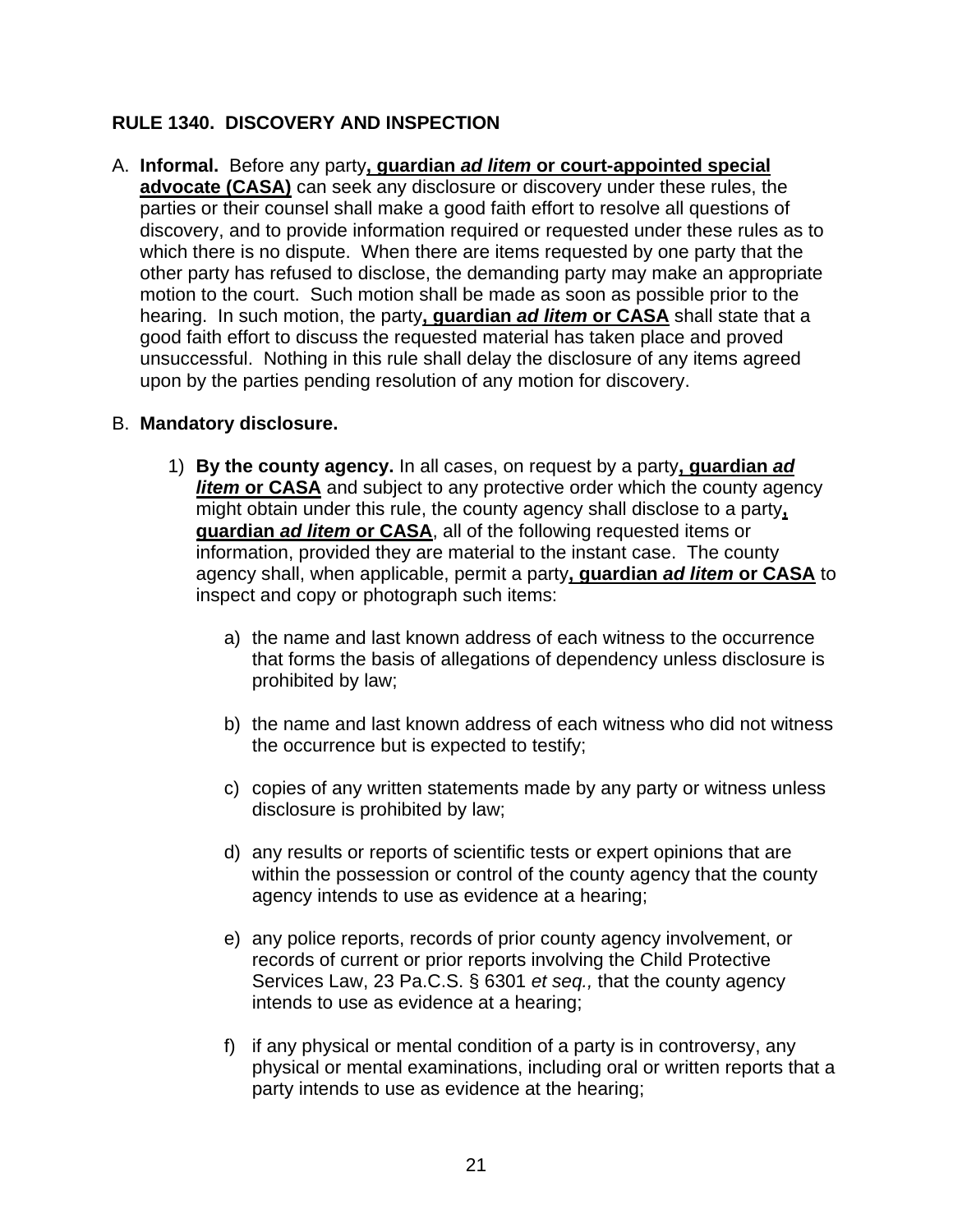- g) any tangible objects, including documents, photographs, or other tangible evidence unless disclosure is prohibited by law;
- h) the names, addresses, and curriculum vitae of any expert witness that a party intends to call at a hearing and the subject matter about which each expert witness is expected to testify, and a summary of the grounds for each opinion to be offered; and
- i) any other evidence that is material to adjudication, disposition, dispositional review, or permanency unless disclosure is prohibited by law, and is within the possession or control of the county agency;
- 2) **By all other parties.** All other parties shall provide discovery to the county agency and all other parties**, guardian** *ad litem* **or CASA** and shall disclose, all of the following requested items or information that the party intends to use at a hearing, provided they are material to the instant case unless disclosure is prohibited by law. The party shall, when applicable, permit the county agency to inspect and copy or photograph such items:

.

- a) the names and last known addresses of each witness who is expected to testify;
- b) copies of any written statements made by any party or witness;
- c) any tangible objects, including documents, photographs, or other tangible evidence;
- d) the names, addresses, and curriculum vitae of any expert witness that a party intends to call at a hearing and the subject matter about which each expert witness is expected to testify, and a summary of the grounds for each opinion to be offered; and
- e) any other evidence that a party intends to introduce at a hearing.
- C. **Discretionary.** Upon motion of any party**, guardian** *ad litem* **or CASA** for discovery, the court may order any discovery upon a showing that the evidence is material to the preparation of the case and that the request is reasonable.
- D. **Continuing Duty to Disclose.** If, prior to or during a hearing, either party discovers additional evidence or material previously requested or ordered to be disclosed by it, which is subject to discovery or inspection under this rule, or the identity of an additional witness or witnesses, such party promptly shall notify the opposing party or the court of the additional evidence, material, or witness.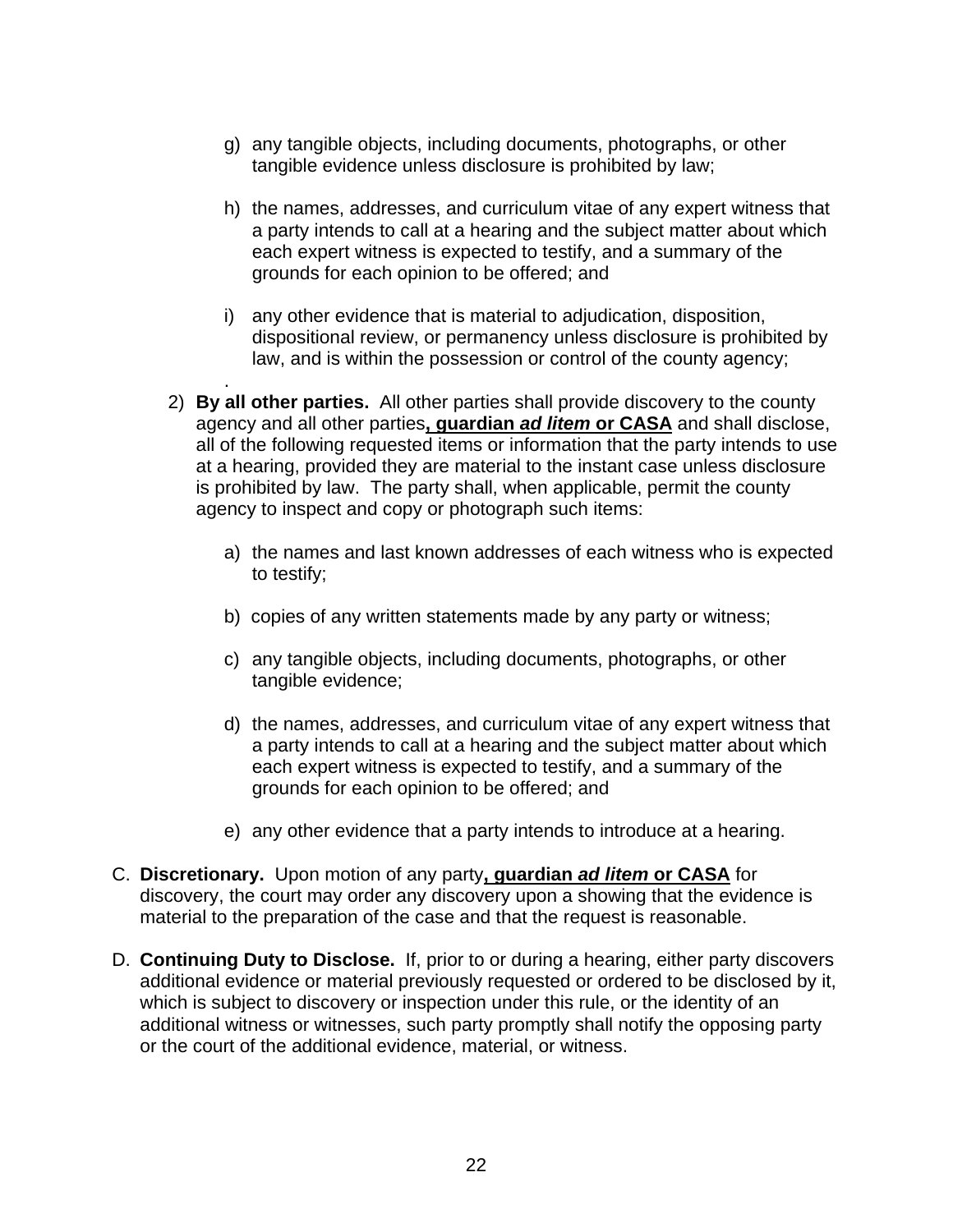- E. **Remedy.** If at any time during the course of the proceedings it is brought to the attention of the court that a party has failed to comply with this rule, the court may order such party to permit discovery or inspection, may grant a continuance, or may prohibit such party from introducing evidence or witnesses not disclosed, or it may enter such other order as it deems just under the circumstances.
- F. **Protective orders.** Upon a sufficient showing, the court may at any time order that the discovery or inspection be denied, restricted, or deferred, or make such other order as is appropriate to protect the best interests of the child. Upon motion of any party**, guardian** *ad litem* **or CASA**, the court may permit the showing to be made, in whole or in part, in the form of a written statement to be inspected by the court. If the court enters an order granting relief, the entire text of the statement shall be sealed and preserved in the records of the court to be made available to the appellate court(s) in the event of an appeal.
- G. **Work Product.** Disclosure shall not be required of legal research or of records, correspondence, reports, or memoranda to the extent that they contain the opinions, theories, or conclusions of the attorney for a party**, guardian** *ad litem* **or CASA**, or members of their legal staffs.

#### **COMMENT**

#### **If a guardian** *ad litem* **or CASA is appointed to the case, he or she is entitled to discovery pursuant to this Rule.** *See Comment* **to Rule 1154 for role of guardian** *ad litem***.** *See* **Rule 1158 and 42 Pa.C.S. § 6342 for role of CASA.**

Discovery under this rule applies to discovery for the adjudicatory hearing, dispositional hearing, dispositional review hearings, or permanency hearings of dependency proceedings governed by the Juvenile Act. *See* Rule 1100 for scope of rules. *See* Rule 1123 for production of documents pursuant to a *subpoena duces tecum. See also In re A.H.*, 763 A.2d 873 (Pa. Super. Ct. 2000).

The purpose of paragraph (A) is to encourage an informal discovery process. Only when the informal process fails and there is a genuine dispute as to discovery, should a motion to compel discovery be made. Motions may be oral or written, see Rule 1344.

The items listed in paragraph (B) are to be disclosed to ensure a party**, guardian** *ad litem* **or CASA** has the ability to prepare adequately for the hearing. *See In re J.C.*, 412 Pa. Super. 369, 603 A.2d 627 (1992).

*See* Rule 1800 for suspension of 23 Pa.C.S. § 6339, which provides for the confidentiality of reports made pursuant to the Child Protective Services Law, 23 Pa.C.S. § 6301 *et seq.*, which is suspended only insofar as the Law is inconsistent with Rule 1340(B)(1)(e), which provides for the disclosure of such reports if the reports are going to be used as evidence in a hearing to prove dependency of a child. It is important to note that this section is only suspended if the reports are going to be used as evidence during a hearing. If the reports are not going to be used, the confidentiality requirements of 23 Pa.C.S. § 6339 still apply. In addition, confidential sources are protected and the name of the source does not have to be disclosed. *See* 23 Pa.C.S. § 6340 (c) for protection of confidential sources reporting allegations of abuse under the Child Protective Services Law. 23 Pa.C.S. § 6301 *et seq.*

Under paragraph (C), the following are examples of evidence that may be material to the preparation of the case, but the list is not meant to be exhaustive: 1) domestic violence treatment records; 2) drug and alcohol treatment records; 3) mental health records; 4) medical records; 5) any other evidence specifically identified, provided the requesting party can additionally establish that its disclosure would be in the interests of justice, including any information concerning any person involved in the case who has received either valuable consideration, or an oral or written promise or contract for valuable consideration, for information concerning the case, or for the production of any work describing the case, or for the right to depict the character of the person in connection with his or her involvement in the case.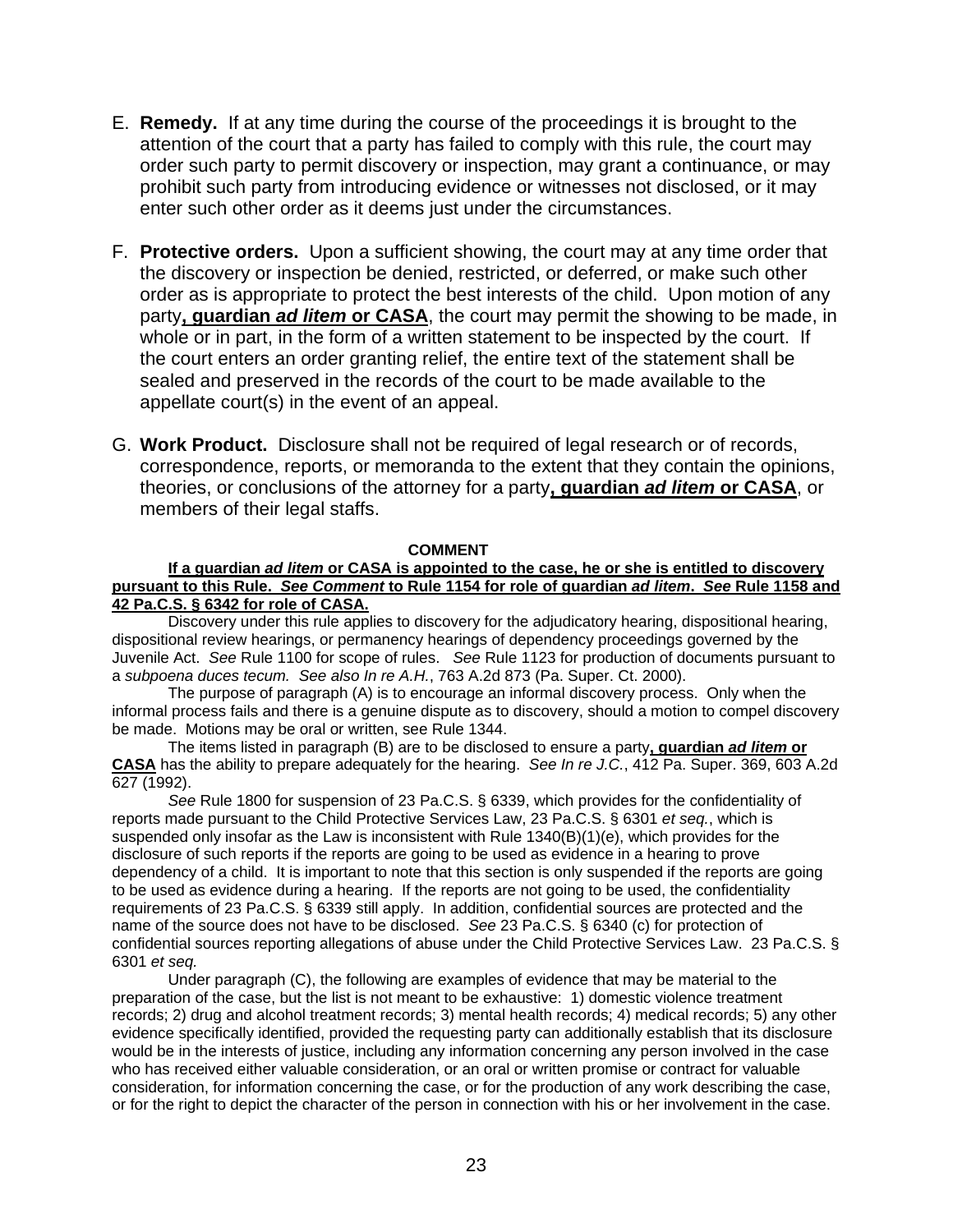Items listed in this paragraph are subject to rules of confidentiality and this rule is not intended to subrogate those rules.

Under paragraph (C), the court has discretion, upon motion, to order an expert who is expected to testify at a hearing to prepare a report. However, these provisions are not intended to require a prepared report in every case. The court should determine, on a case-by-case basis, whether a report should be prepared. For example, a prepared report ordinarily would not be necessary when the expert is known to the parties and testifies about the same subject on a regular basis. On the other hand, a report might be necessary if the expert is not known to the parties or is going to testify about a new or controversial technique.

It is intended that the remedies provided in paragraph (E) apply equally to all parties, as the interests of justice require.

The provision for a protective order, paragraph (F), does not confer upon any party any right of appeal not presently afforded by law.

In addition to information requested under this rule, an attorney has the right to inspect all court records and files. *See* Rule 1160.